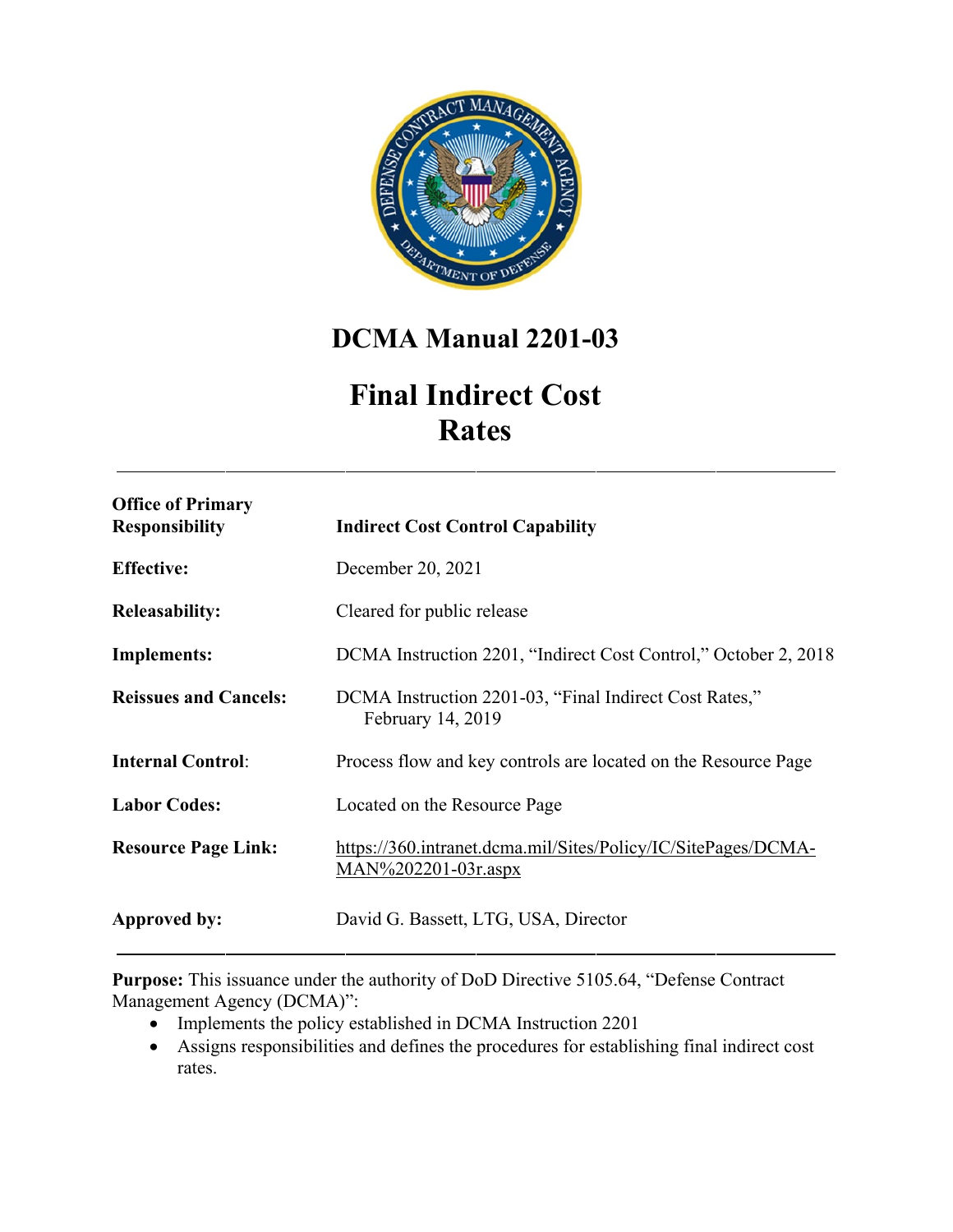## **SUMMARY OF CHANGES**

This Manual was rewritten. The following identifies the most notable changes:

- Combined some of the 2-number paragraphs (e.g., 3.1, 3.2., 3.3) based on the content
- Changed the sequence of the SECTION 3 paragraphs
- Removed paragraph 3.4 "USE OF QCR WHERE POSSIBLE" because it is covered in DCMA Manual 2501-07, "Contract Closeout"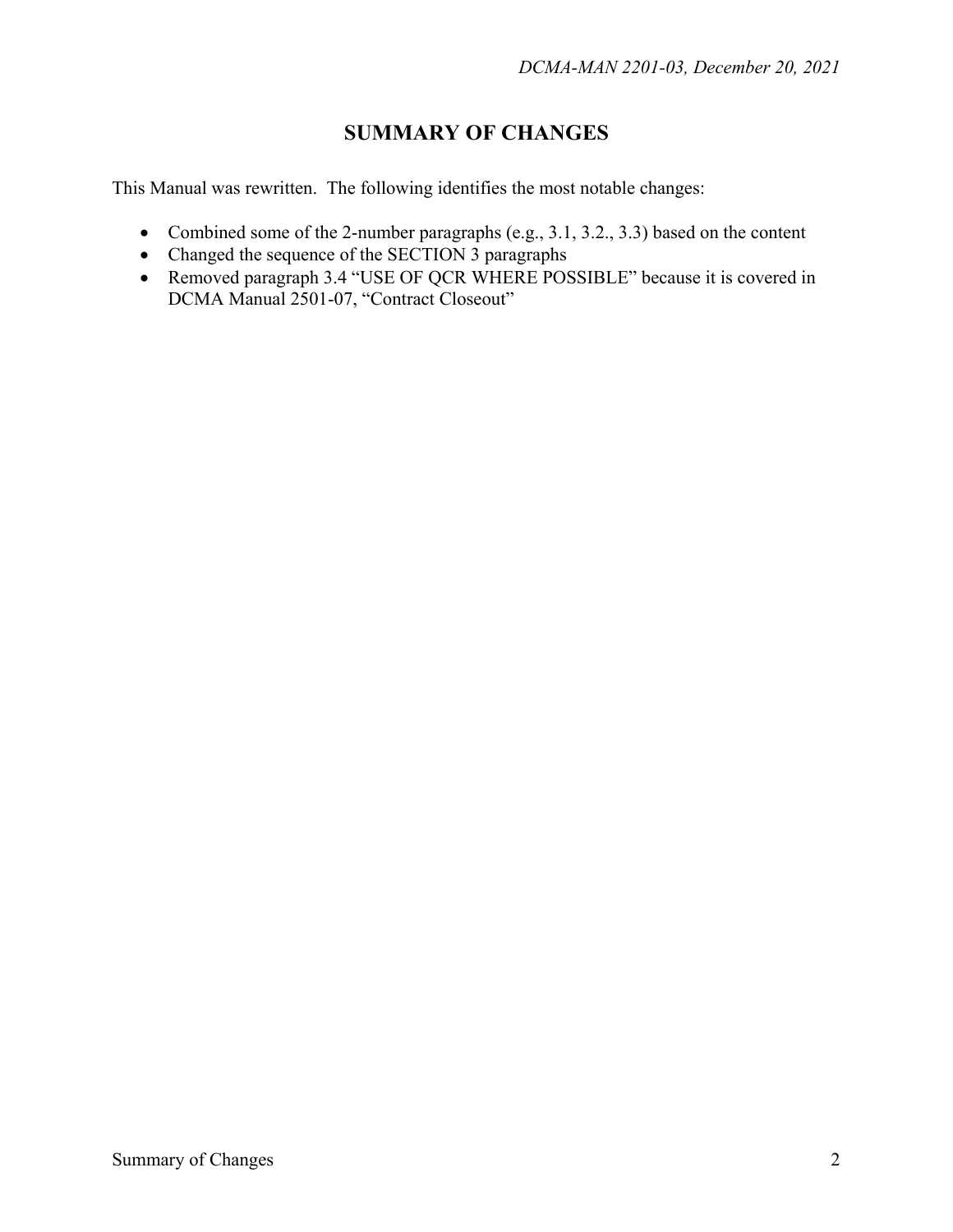# **TABLE OF CONTENTS**

| 2.2. Corporate and Divisional Administrative Contracting Officer Division Team |  |
|--------------------------------------------------------------------------------|--|
|                                                                                |  |
|                                                                                |  |
|                                                                                |  |
|                                                                                |  |
|                                                                                |  |
|                                                                                |  |
|                                                                                |  |
|                                                                                |  |
|                                                                                |  |
|                                                                                |  |
|                                                                                |  |
|                                                                                |  |
|                                                                                |  |
|                                                                                |  |
|                                                                                |  |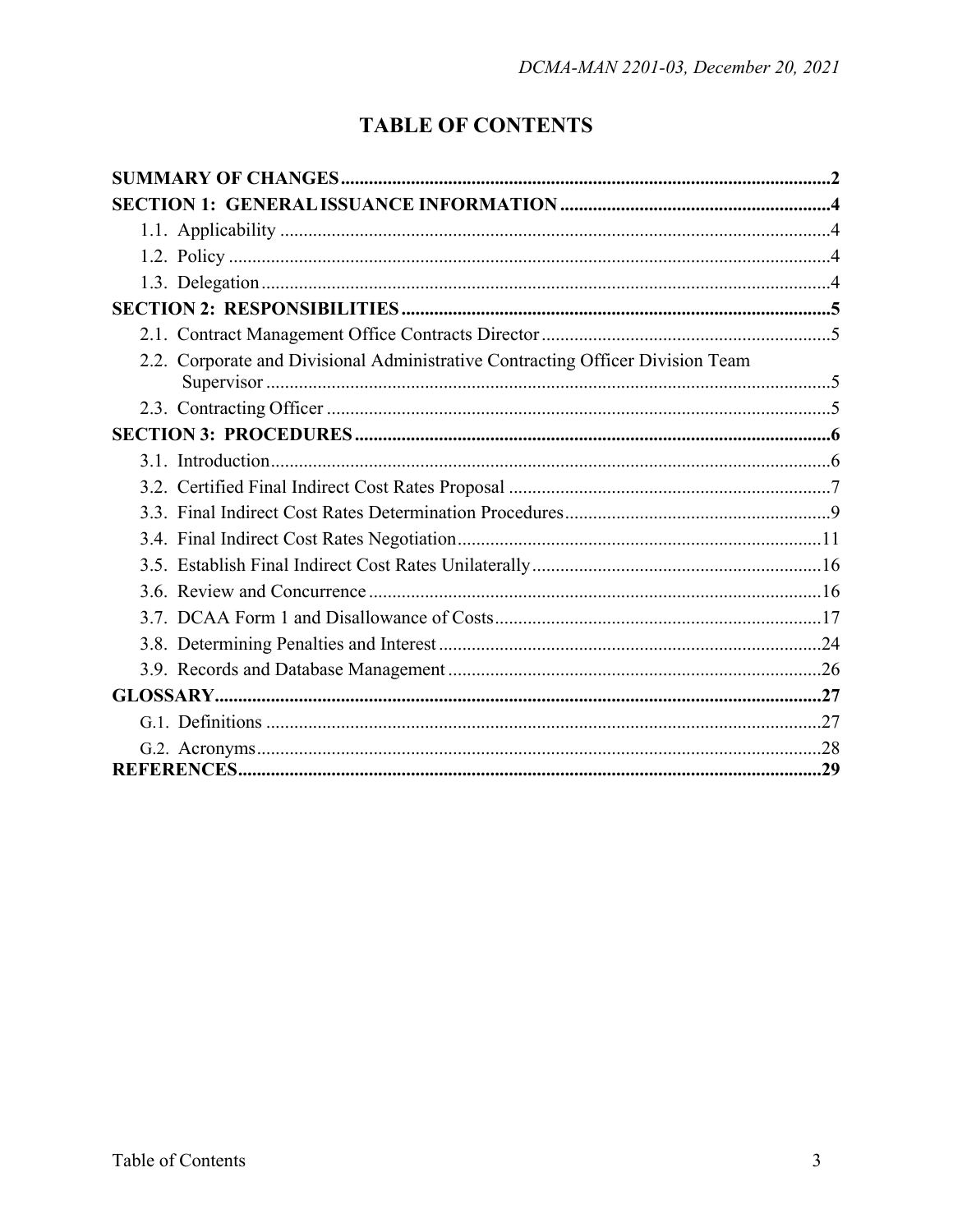## **SECTION 1: GENERAL ISSUANCE INFORMATION**

#### <span id="page-3-0"></span>**1.1. APPLICABILITY.**

This Manual applies to all DCMA Components unless higher-level issuances, agreements, or guidance takes precedence.

#### **1.2. POLICY.**

It is DCMA policy to monitor and ensure the contractor's effective management of contract costs by:

- a. Establishing final indirect cost rates (FICR),
- b. Disallowing unallowable costs,
- c. Assessing penalties and interest for expressly unallowable costs, and
- d. Executing this Manual in a safe, efficient, effective, and ethical manner.

#### **1.3. DELEGATION.**

The individual assigned specific duties and responsibilities within this Manual may delegate them to the appropriate level unless expressly prohibited by the Manual or high-level guidance.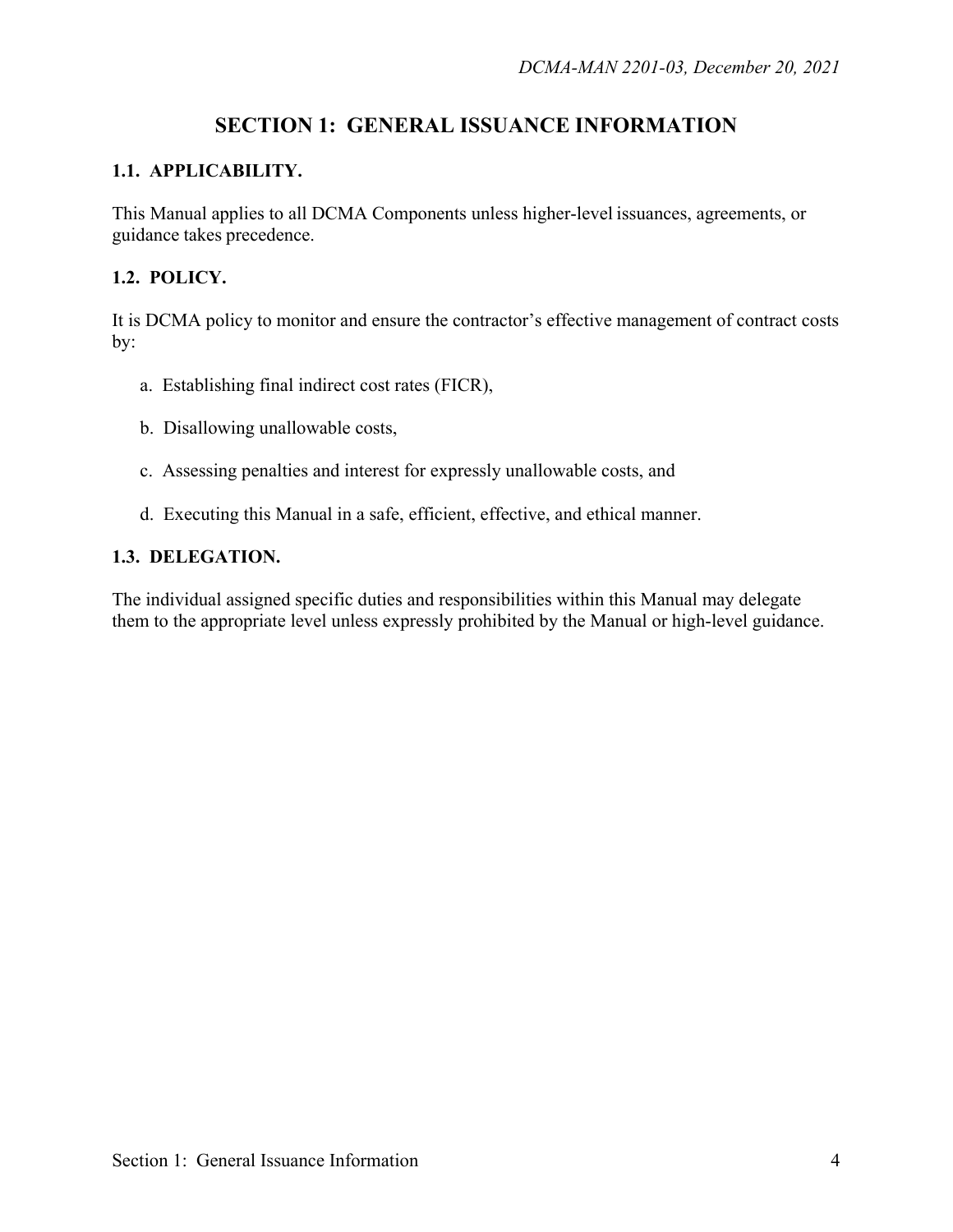## **SECTION 2: RESPONSIBILITIES**

#### <span id="page-4-0"></span>**2.1. CONTRACT MANAGEMENT OFFICE CONTRACTS DIRECTOR.**

The Contract Management Office (CMO) Contracts Director:

- a. Serves as the reviewing official for assigned administrative contracting officers (ACO).
- b. Monitors the data integrity for databases used in FICR process.
- c. Verifies the penalties and interest calculations for assigned ACOs.

#### **2.2. CORPORATE AND DIVISIONAL ADMINISTRATIVE CONTRACTING OFFICER DIVISION TEAM SUPERVISOR.**

The Corporate and Divisional ACO (CACO/DACO) Division Team Supervisor:

- a. Serves as the reviewing official for assigned CACOs and DACOs.
- b. Monitors the data integrity of databases used in FICR process.
- c. Verifies penalties and interest calculations for assigned CACOs and DACOs.

#### **2.3. CONTRACTING OFFICER.**

The use of contracting officer (CO) in this Manual includes the ACO, DACO, and CACO. This Manual will only use ACO, CACO, DACO, or CACO/DACO for responsibilities specific to the type of CO. The CO:

- a. Establishes the FICR for contractors.
	- (1) Established by the ACO for contractors outside the CACO/DACO network.

(2) Established by the CACO or DACO for contractors within the CACO/DACO network.

b. Determines the allowability of costs and the assessment of penalties and interest for contractor proposed expressly unallowable costs.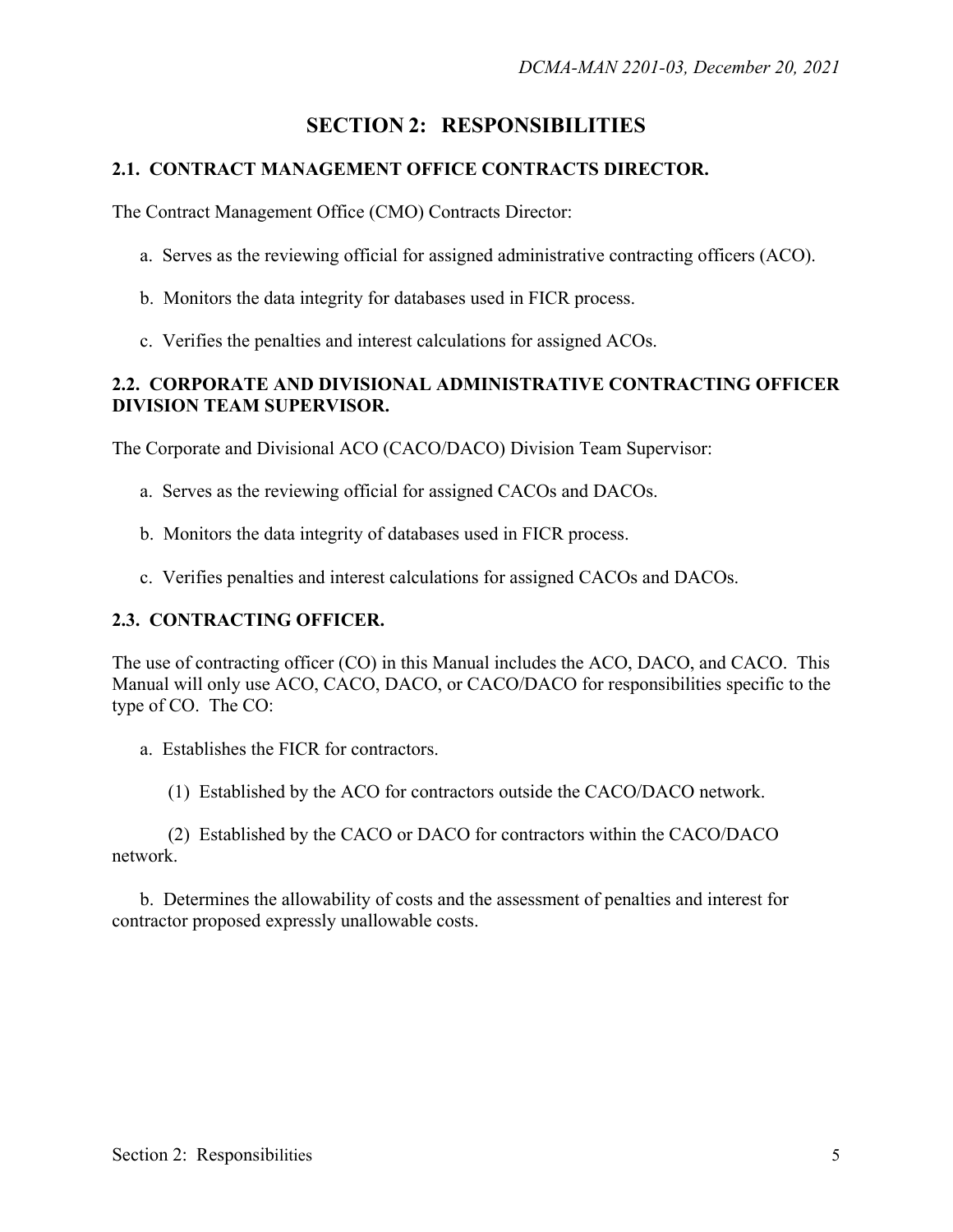### **SECTION 3: PROCEDURES**

#### **3.1. INTRODUCTION.**

a. Federal Acquisition Regulation (FAR) Subpart 42.7, "Indirect Cost Rates," prescribes the policies and procedures for establishing billing rates and FICR. This Manual covers the establishment of FICR.

(1) FAR 42.703-1, "Policy," paragraphs (a) and (b) specify the policy for establishing FICR and using them for reimbursing indirect costs under cost-reimbursement contracts and in determining progress payments under fixed-price contracts.

(2) FAR 42.703-1(c) requires the use of FICR for contract closeout for a business unit and applies to all cost-reimbursement contracts at the business unit. It also requires the use of established FICR in negotiating the final price of fixed-price incentive and fixed-price redeterminable contracts. If no established FICR, the CO should consider using the quickcloseout procedures to closeout a specific contract.

(3) The CO may use the quick-closeout procedure to settle costs for a specific contract for contract closeout prior to the establishment of the FICR. FAR 42.708, "Quick-Closeout Procedure," and DCMA Manual (DCMA-MAN) 2501-07, "Contract Closeout," provide specific guidance for the use of the quick-closeout procedure.

(4) If the CO needs field pricing assistance, refer to the Resource Page for the process of requesting assistance.

b. FAR 42.705, "Final Indirect Cost Rates," and FAR 52.216-7, "Allowable Cost and Payment" specifies the responsibilities of the CO, auditor, and contractor in establishing FICR. The government may establish the FICR using one of the two procedures listed below.

- FAR 42.705-1, "Contracting officer determination procedure"
- FAR 42.705-2, "Auditor determination procedure"

c. This Manual also covers penalties for unallowable costs (FAR 42.709) and the disallowance of costs (FAR Subpart 42.8) as it relates to establishing FICR.

d. Refer to Defense Federal Acquisition Regulation Supplement (DFARS) 242.705 for the applicability of DoD Class Deviation 2012-O0013, "DCAA Policy and Procedure for Sampling Low-Risk Incurred Cost Proposals," dated July 24, 2012, for establishing FICR. The Resource Page contains a copy of this class deviation.

e. See Defense Contract Audit Agency (DCAA) Memorandum 19-PAC-002(R), "Audit Alert on Identifying Expressly Unallowable Costs," dated May 14, 2019, for revised DCAA policy on expressly unallowable costs. The Resource Page contains a copy of this DCAA memo.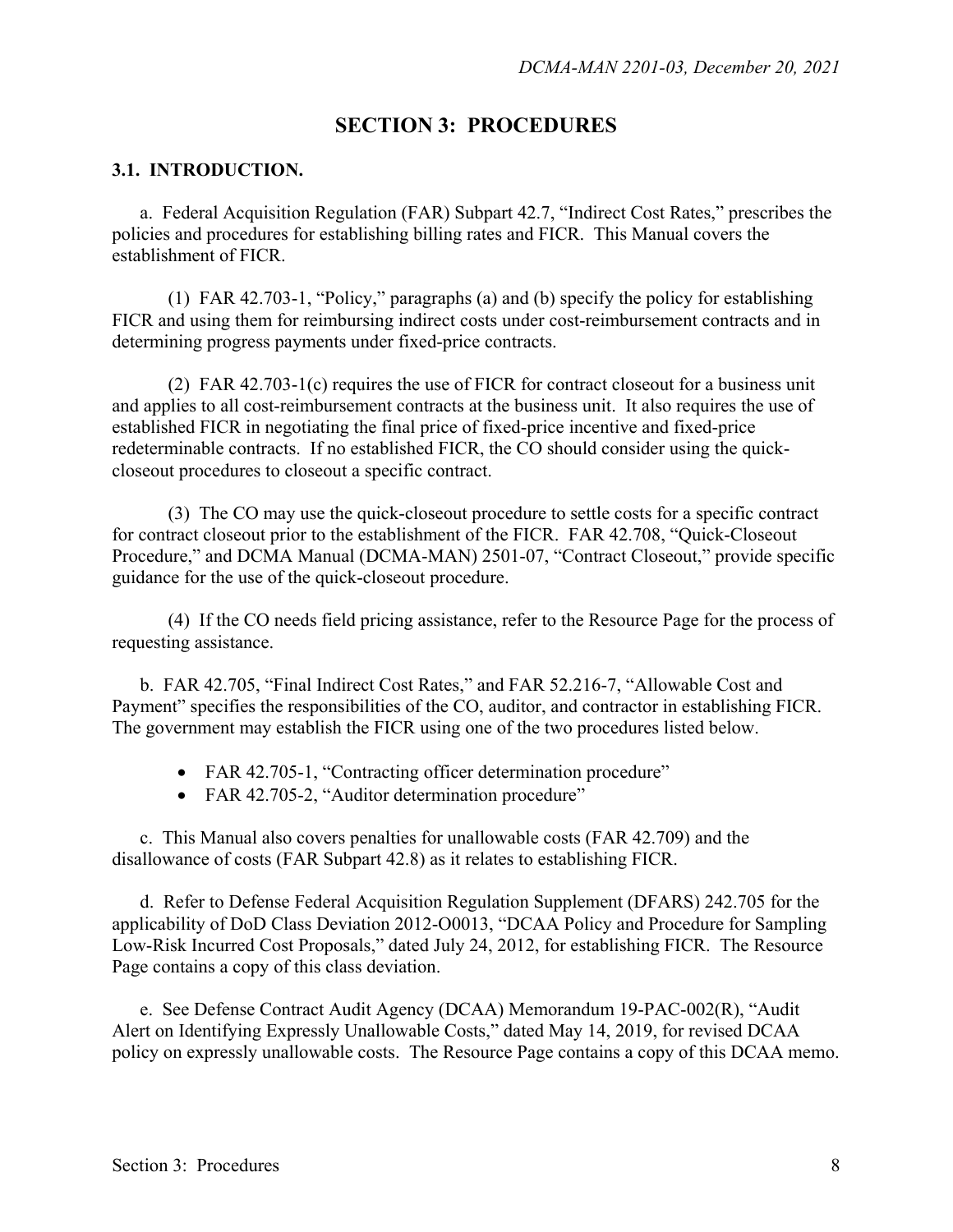#### **3.2. CERTIFIED FINAL INDIRECT COST RATES PROPOSAL.**

**a. Submission of a FICR Proposal.** FAR 52.216-7, paragraph (d)(2), requires the contractor to submit an adequate FICR proposal to the cognizant CO (DCMA ACO, CACO, or DACO) and cognizant DCAA auditor within a 6-month period following the expiration of each of its fiscal years. The contractor must also submit adequate supporting data with the proposal. FAR 52.242-4 requires the contractor to certify the FICR proposal using the format in the clause.

**b. Time Extension for Submission of FICR Proposal.** The CO may grant an extension to the 6-month period in exceptional circumstances at the request of the contractor. The contractor must submit the request for an extension to CO in writing. The CO should consult with the DCAA auditor prior to making a decision on the time extension. After making a decision on granting or denying the request, the CO must follow the review and concurrence process in Paragraph 3.6.

(1) CO Denies Request and Reviewing Official Concurs. The CO must document the circumstance and rationale for denying the extension in a memorandum for record (MFR). After receiving the reviewing official's concurrence, the CO must send a written response to the contractor providing the rationale for denying the request. The CO must place the MFR and a copy of the written response to the contractor in the FICR file.

(2) CO Grants Request and Reviewing Official Concurs. The CO must document the circumstances and rationale for granting the extension in an MFR. After receiving the reviewing official's concurrence, the CO must prepare a written response to the contractor and notify the DCAA auditor prior to sending the written response to the contractor. The CO must send a copy of the written response to the DCAA auditor and place a copy of the response and the MFR in the FICR file.

**c. Adequate FICR Proposal Not Submitted.** When the CO becomes aware (e.g., DCAA auditor notification) the contractor has not submitted an adequate certified FICR proposal (no proposal or an inadequate proposal submitted) as required by FAR 52.216-7, the CO must contact the contractor. The CO may initially contact, or attempt to contact, the contractor verbally (e.g., telephone call, face-to-face meeting) or electronically (e.g., e-mail). If the initial contact, or attempt to contact, does not result in the submission of a FICR proposal submission, the CO must send the First Notification Letter to the contractor.

(1) First Notification Letter. The CO must prepare the letter using the Notification Letter template located on the Resource Page within 30 days after becoming aware that the contractor did not submit an adequate FICR proposal. The letter must direct the contractor to respond to one of two options within 30 days after confirmed receipt.

(a) Option 1. Submit a written request to the CO for a time extension for the submission of an adequate certified FICR proposal. If the contractor submits a request for a time extension within the 30 days, the CO must follow the process provided in Paragraph 3.2.b, to evaluate the request. If the contractor does not submit a time extension request or the CO denies the request, the CO must send the contractor a second notification letter.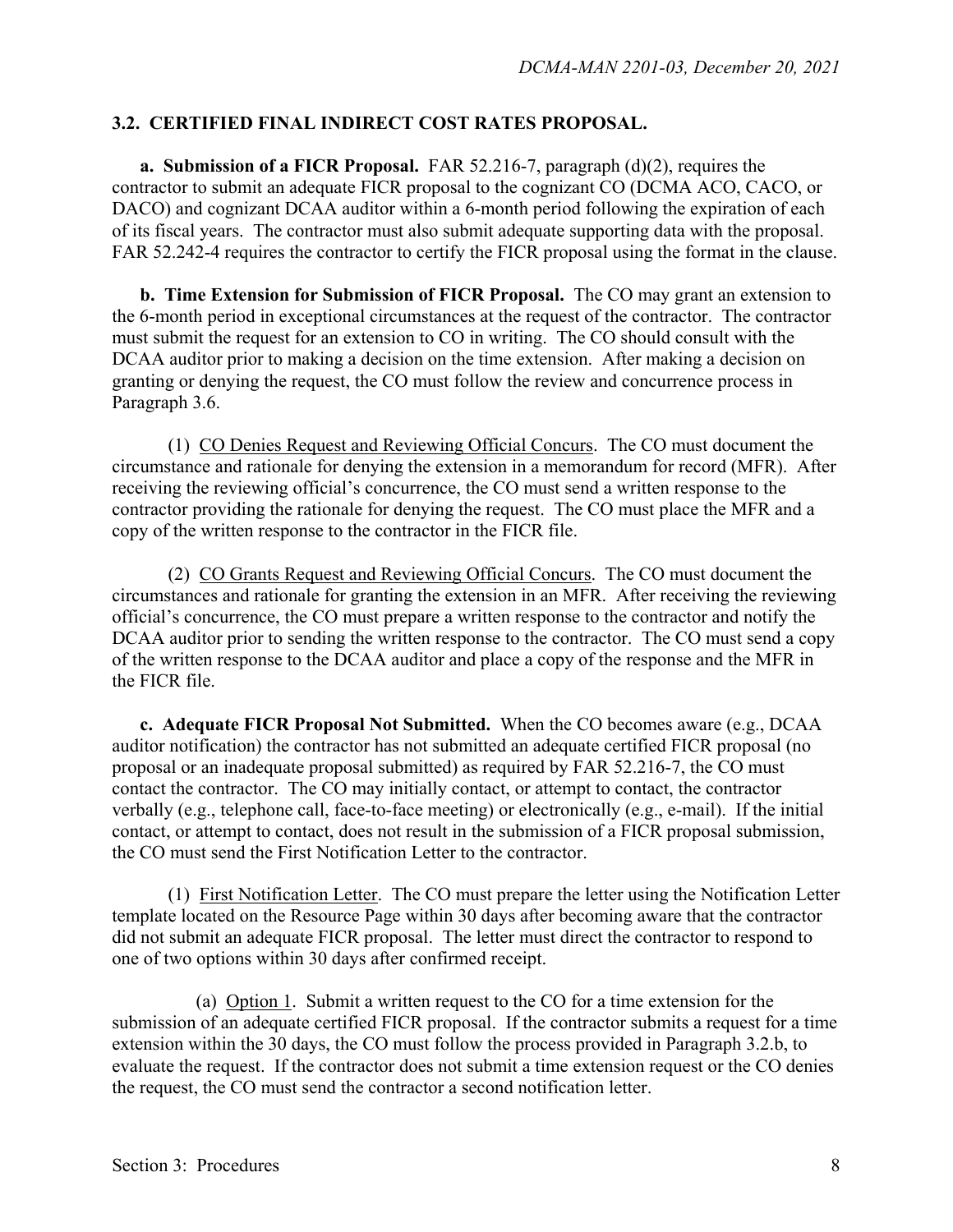(b) Option 2. Submit an adequate certified FICR proposal to the CO and DCAA auditor. If the contractor submits a FICR proposal, the CO must follow the process in Paragraph 3.2.d. If the contractor does not submit a FICR proposal within the 30 days, the CO must send the contractor a second notification letter.

(2) Second Notification Letter. If the first notification letter to the contractor does not result in an adequate FICR proposal, the CO must prepare a second notification letter using the Second Notification Letter template on the Resource Page. The CO must send the Second Notification Letter within 30 days the required response date from the First Notification Letter. This letter must:

(a) Direct the contractor to submit an adequate certified FICR proposal to the CO and DCAA auditor within 30 days after confirmed receipt, and

(b) Inform the contractor that the CO may initiate the process of establishing the FICR unilaterally pursuant to FAR 42.703-2(c) if the contractor does not submit an adequate FICR proposal.

#### **d. FICR Proposal Adequacy Review.**

(1) Upon the receipt of the FICR proposal, FAR  $42.705-1(b)(1)(iii)$  requires the DCAA auditor review the adequacy of the proposal and resolve any inadequacies identified. The CO should coordinate with the DCAA auditor concerning a FICR proposal adequacy review.

(a) If the DCAA auditor determines the FICR proposal inadequate, the CO must follow the process prescribed in Paragraph 3.2.c.

(b) If the DCAA auditor determines the FICR proposal adequate, the CO must next determine the procedures to use for establishing the FICR (see Paragraph 3.3).

(2) The CO must also review the FICR proposal. In addition to the review provided by the DCAA auditor, the CO may request the assistance from other functional specialists in reviewing the FICR proposal and the supporting documents.

(3) The CO must consider the results of the proposal adequacy review from the DCAA auditor and other functional specialists in determining if the contractor has submitted an adequate FICR proposal.

(4) The CO's determination of an adequate FICR proposal does not mean all the costs claimed in the proposal are allowable, allocable, and reasonable. The CO may disallow costs through cost adjustments where the CO believes that the information provided by the contractor does not support costs claimed in the proposal. The disallowance of costs may also result in the assessment of penalties and interest.

**e. Contractor Lost or Destroyed Records or Out of Business.** If the contractor cannot provide the records to support some of the costs claimed in the FICR proposal due to loss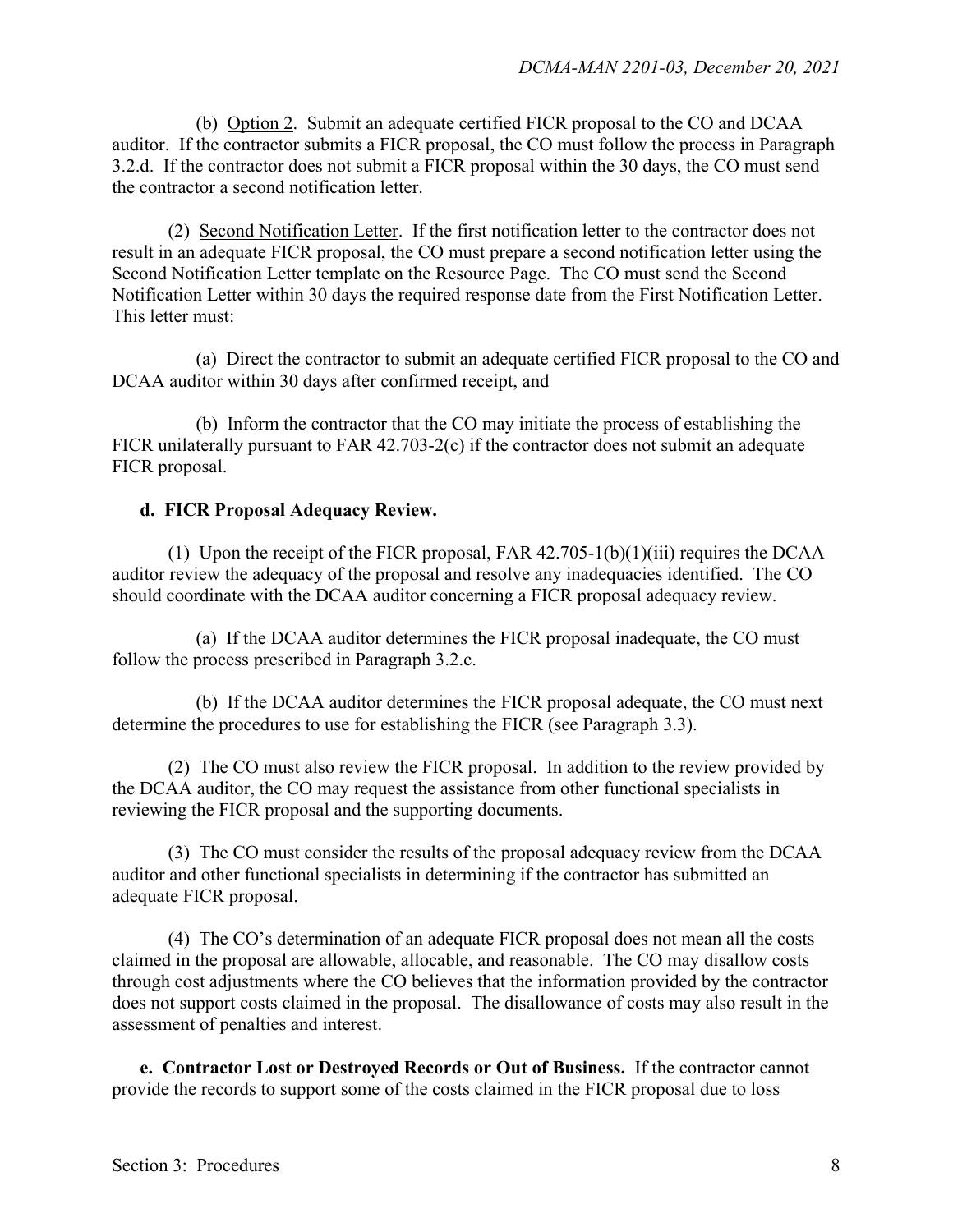destruction of the records or no longer in business, the CO must direct the contractor to obtain copies of the records from the third party associated with the costs claimed. The CO must then determine if the records submitted adequately support the costs claimed in the FICR proposal. The CO must then determine whether to allow or disallow the costs. If the CO and the contractor cannot reach an agreement on the FICR, the CO must establish the FICR unilaterally.

**f. Revised Billing Rates.** The cognizant CO may determine a historical decrement in consultation with the cognizant auditor and/or functional specialist in revising the billing rates. The CO establishes billing rates for the reimbursement of incurred indirect costs subject to adjustment as necessary pending the establishment of the FICR. Refer to FAR 42.704, "Billing Rates," for guidance concerning the relationship between billing rates, a certified FICR proposal, and established FICR.

#### **3.3. FINAL INDIRECT COST RATES DETERMINATION PROCEDURES.**

**a. DCAA Audit.** Upon the submission of an adequate FICR proposal and the completion of the proposal adequacy review, FAR 42.705-1(b)(2) requires the auditor to audit the FICR proposal and prepare an advisory report to the CO. The FICR proposal may not receive an audit based on one of the following conditions.

(1) The CO decides to accept the proposed FICR based solely on a DCAA's proposal adequacy review and the CO is not aware of any factors or circumstances that place a given FICR proposal at risk for containing expressly unallowable costs as covered by FAR 42.709. The CO must notify the cognizant DCAA office of this decision in writing (e.g., letter, e-mail).

(2) The auditor inquires about providing a low-risk memorandum in accordance with (IAW) Defense Procurement and Acquisition Policy (DPAP) Class Deviation #212-O0013, (DCAA Policy and Procedure for Sampling Low-Risk Incurred Cost Proposals, July 24, 2012). The Resource Page contains a copy of the DCAA Low-Risk Memorandum.

**b. DCAA Low-Risk Memorandum.** Refer to DFARS 242.705 for the applicability of DoD Class Deviation 2012-O0013, "DCAA Policy and Procedure for Sampling Low-Risk Incurred Cost Proposals," issued on July 24, 2012, for establishing FICR.

(1) The memo typically includes a fully executed FICR agreement signed by the contractor and the DCAA auditor. Upon receipt of the low-risk memorandum and the signed FICR agreement, the CO must verify the DCAA auditor made the appropriate distribution of documents as prescribed in FAR 42.706. If DCAA did not make the appropriate distribution of documents, the CO must perform the distribution. If the low-risk memorandum does not include a FICR agreement, CO must contact the DCAA auditor concerning the FICR determination. The CO must also follow the records and database management requirements in Paragraph 3.9.

(2) When DCAA issues a low-risk memorandum at the business segment level of a large contractor prior to the final impact of corporate allocation or intermediate home office (IHO) settlements, the CO should provide written notification of the low-risk memo to the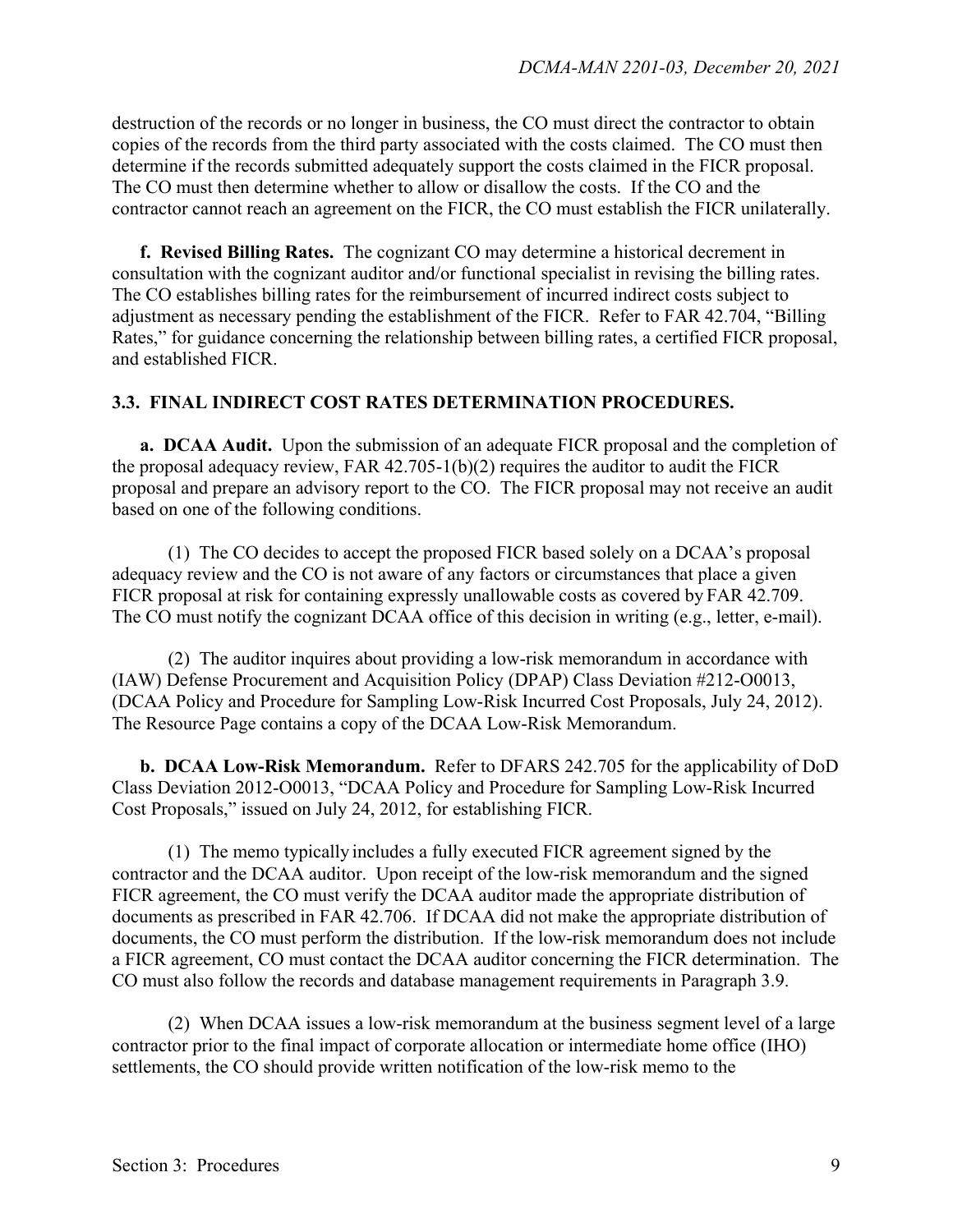CACO, any applicable DACO, and any applicable ACO covering an IHO. The ACO should obtain CACO or DACO concurrence prior to settling the indirect costs at the business segment. If the CACO or IHODACO complete the settlement of corporate or IHO costs prior to the ACO's resolution and disposition of the low-risk memorandum, the ACO must include the resulting final impact of the corporate or IHO cost allocations to the applicable business segment being settled by the ACO.

(3) If the low-risk memo did not include the FICR agreement letter or the cumulative allowable cost worksheet, the ACO must contact DCAA to request the missing documents. If the ACO cannot retrieve the requested FICR agreement document from DCAA in a reasonable amount of time (as determined by the ACO), the ACO must accept the proposed rates as the FICR for the applicable fiscal year for the contractor. The ACO must execute a FICR agreement with the contractor (using the template on the Resource Page) and explain the decision to accept the proposed rates in an MFR. Accepting the proposed FICR under a low-risk memo does not require the ACO to prepare a PNOM or PNM. The ACO must perform the appropriate distribution of documents as prescribed in FAR 42.706. The ACO must also document the date and method of transmittal of any documents sent to DCAA. The ACO must also follow the records and database management requirements in Paragraph 3.9.

**c. Select FICR Determination Procedure.** The CO must decide which FICR determination procedure to use for establishing the FICR (FAR 42.705(a)).

(1) Contracting officer determination procedure. FAR 42.705-1(a) identifies the applicability and responsibility of the contracting officer determination procedure.

(a) For business units of a multidivisional corporation covered by the CACO/DACO network, the cognizant CACO/DACO must establish the FICR.

(b) For business units without a cognizant CACO but with a resident ACO, the resident ACO must establish the FICR. If a nonresident ACO devotes at least 75 percent of their time to a single contractor, the nonresident ACO must establish the FICR.

(c) For business units not included in paragraphs (a) or (b) above, the cognizant ACO must determine whether to use the contracting officer determination or the auditor determination procedure for establishing the FICR.

(d) FAR 42.705-1(a)(4)-(6) requires the use of the contracting officer determination procedure for establishing the FICR for educational institution, state and local government, and nonprofit organization contracts.

(e) DFARS 242.705-1 provides supplemental guidance for the contracting officer determination procedure.

(f) If the CO selects the contracting officer determination procedure, the CO must follow the procedures in FAR 42.705-1, FAR 52.216-7, and the supplemental guidance in this Manual.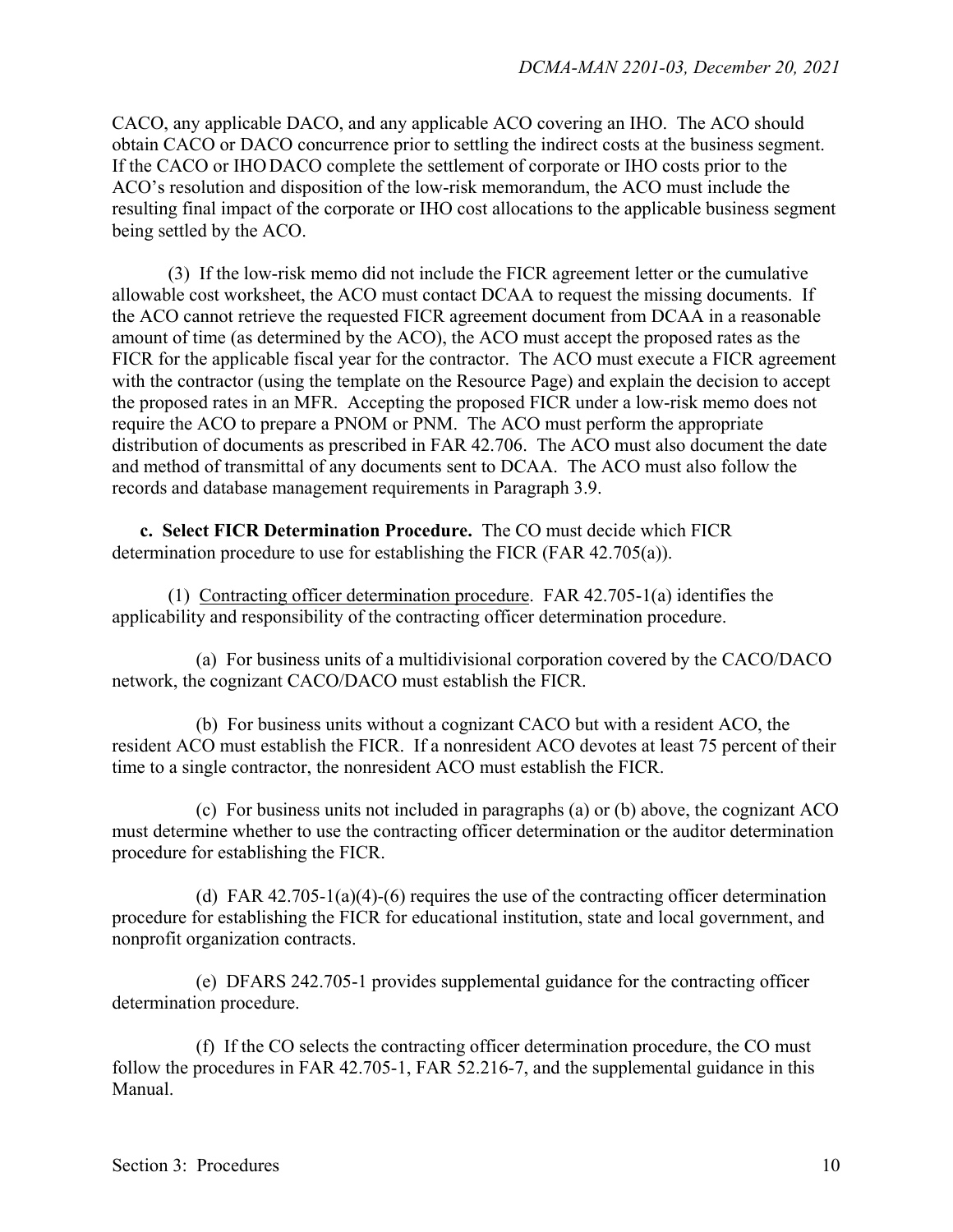(g) The CO may consider accepting the proposed FICR without negotiation if the DCAA audit had no questioned costs. The CO may also accept the proposed FICR without negotiation without a DCAA audit if the CO considers the proposed FICR as a low risk to the Government. The CO must prepare an MFR for the FICR file detailing the rationale for accepting the proposed FICR without negotiating.

(2) Auditor determination procedure. FAR 42.705-2 specifies when this procedure applies, the responsibilities of the DCAA auditor, and the procedures the auditor must follow to establish the FICR. If the DCAA auditor and the contractor cannot reach a FICR agreement,

(a) FAR  $42.705-2(b)(2)(iv)$  requires the DCAA auditor to forward the audit to the CO to resolve the disagreement.

(b) DFARS PGI 242.705-2(b)(2)(iii) requires the auditor to issue a DCAA Form 1, "Notice of Contract Costs Suspended and/or Disapproved," when an auditor and the contractor cannot reach a FICR agreement in addition to an advisory report to the CO. Refer to Paragraph 3.7., for additional guidance on a DCAA Form 1.

(c) The CO must now use the contracting officer determination procedure for establishing the FICR.

#### **3.4. FINAL INDIRECT COST RATES NEGOTIATION.**

**a. Negotiation Team.** The CO should assemble a negotiation team consisting of the DCAA auditor and any functional specialists assisting in the review of the proposal and its supporting documents, and representations from other DCMA components or external departments or agencies affected by the establishment of the FICR.

**b. Prenegotiation Objectives (PNO).** The CO must develop the Government's negotiation position prior to negotiating the FICR with the contractor. The CO must consider all the input provided during the review of the FICR proposal (e.g., DCAA audit, functional specialists reports) in developing the PNO. The CO must include the documents provided during the review in the FICR file.

(1) Audit Report. The CO must consider all questioned, unsupported, and unresolved costs identified by the DCAA audit report. The CO should contact the DCAA auditor with any questions concerning the recommendations and findings in the DCAA audit report. Pursuant to FAR 42.705-1(b)(4), the CO must obtain DCAA's follow-up opinion on the allowability of the costs after their review of the additional documentation provided by the contractor. The CO may receive a written or verbal opinion from the DCAA auditor. The CO should request the DCAA auditor to follow up their verbal opinion with a confirming e-mail. If the DCAA auditor does not send a confirming e-mail, the CO must prepare an MFR to document the verbal opinion. The CO must include the DCAA auditor's opinion in the FICR file.

(2) Qualified Audit Report or Disclaimer of Opinions. When a CO receives an audit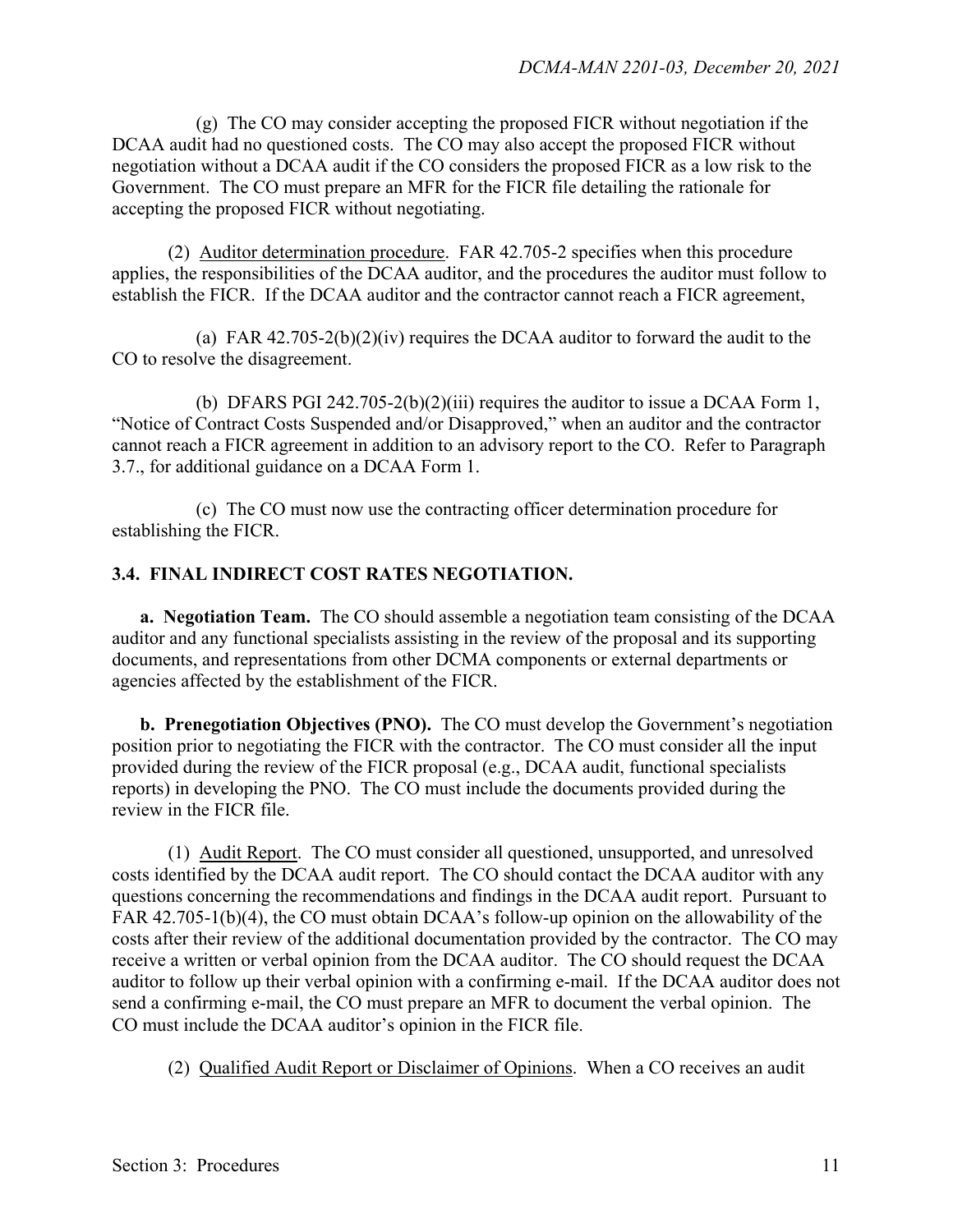report that is qualified (e.g., results of an assist audit still pending), the CO must consider the nature and impact of the costs that are affected by the qualified opinion. In some instances, an audit report may report a "disclaimer of opinion." DCAA Manual (DCAAM) 7640.1, "DCAA Contract Audit Manual," (DCAA CAM) explains when DCAA auditors should disclaim an audit opinion. The DCAA CAM instructs how an "audit team should disclaim an opinion when they are unable to obtain sufficient appropriate audit evidence (i.e., not all planned audit procedures could be completed) and its potential effects are material and pervasive." The DCAA CAM further elaborates on the term "pervasive" in the context of audit "engagement" (i.e., total audit effort). The DCAA CAM explains, "In this context, pervasive means that the possible impact of the audit procedures not performed can affect a substantial portion of the subject matter under audit and is generally not confined to specific cost elements."

(a) In some instances, the qualified audit opinion (due to another pending assist audit report) may relate to subcontract costs that are a type of direct cost. Subcontract costs typically have no impact relative to settling a prime contractor's FICR. The CO may request an assist audit (covering subcontract costs) if the CO believes the subcontractor costs may affect the prime contractor's FICR.

(b) Some qualified audit opinions may relate to pending audits associated with intracompany cost allocations included from a home office, from an IHO, or from a shared services group. The CO may need to settle or establish FICR without waiting for the results of pending audits of intracompany cost allocations.

1. The CO may decide not to wait for the results of a pending audit if the CO determines the applicable intracompany cost allocations will have no material impact on the rates.

2. The CO may decide not to wait for the results of a pending audit if the CO determines the additional time could result in exceeding regulatory time limits, such as those prescribed at FAR 4.804-1(a)(3) and FAR 33.206.

(c) When a CO receives an audit report that includes a disclaimed audit opinion, the CO must address the non-compliant issues included in the "Other Matters to be Reported" section of the audit report. When the auditor disclaims an opinion, the auditor is prohibited from including a "Results of Audit" section or using the term "questioned cost." Although the audit report may not include any penalty assessments, the CO must determine if the non-compliant issues relate to expressly unallowable costs.

(d) The CO must make an affirmative statement agreeing or disagreeing with each finding and recommendation made by DCAA. The statement must demonstrate that the CO has considered all appropriate FAR, DFARS, DoD policy, and DCMA issuances related to the issue raised or questioned by DCAA (e.g., cost principles or cost accounting standards).

(e) After a CO identifies all qualifications contained in the audit report, the CO must document all steps taken to mitigate the auditors' scope limitation in the appropriate memorandum (e.g., PNOM, PNM, MFR). The "Scope Limitation" section of a DCAA audit report contains the auditor's qualifications. The CO's mitigation efforts must explain how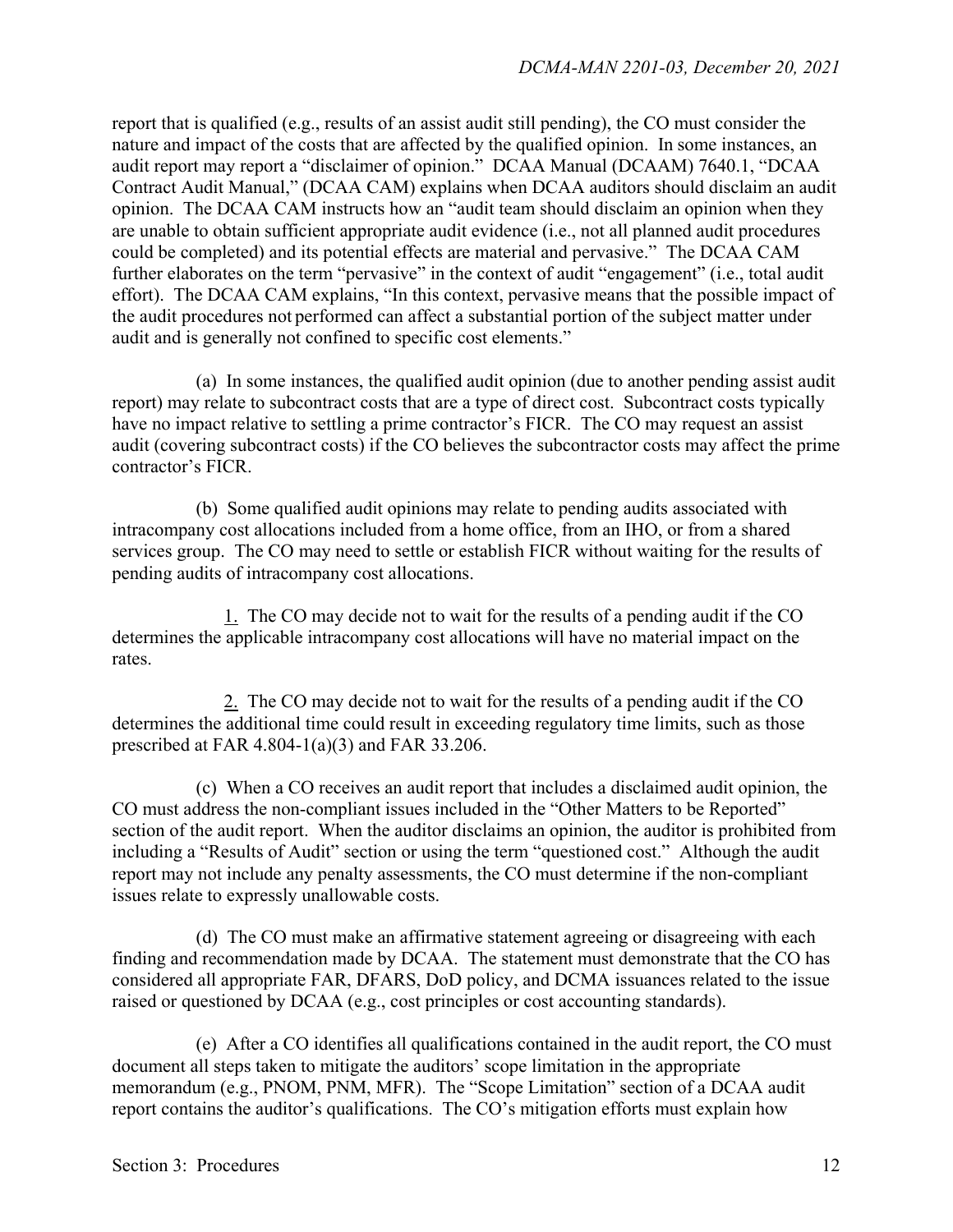the CO plans to negotiate the costs impacted by the audit report's scope limitation (e.g., when an auditor did not perform certain auditing procedures). The CO must contact the auditor to learn if the auditor performed any new audit efforts or other analysis since issuing the incurred cost audit report. The CO must document the auditor's efforts to mitigate the qualifications found in the prior qualified audit report. The CO must include any additional information obtained from the contractor, auditors, functional specialists, and/or procuring contracting officer (PCO) in the FICR file.

(3) Functional Specialist Input. The CO must make an affirmative statement agreeing or disagreeing with each finding and recommendation made by the DCMA functional specialists (e.g., price/cost analyst, engineer, general counsel). The statement must demonstrate that the CO has considered all appropriate FAR, DFARS, DoD policy, and DCMA issuances related to the issue raised.

(4) See Paragraph 3.8., for determining the applicability of penalties for expressly unallowable costs.

(5) The CO must document the PNO in a PNOM using the template located on the Resource Page and obtain the appropriate level of review and concurrence IAW Paragraph 3.6.

**c. Negotiating the FICR.** The CO negotiates with the contractor in an effort to reach a bilateral agreement on the FICR. The cycle time for negotiating the FICR for major contractors is 27 months and 36 months for non-major contractors. DCAA defines a major contractor as a contractor with over \$100 million in auditable dollar volume.

 (1) Do not enter into negotiations with a contractor under investigation by a Government agency. If during negotiations the CO discovers the contractor is under investigation, the CO must contact their general counsel for advice on how to proceed.

(2) The CO must invite contracting offices having significant dollar interest to participate in the negotiation per the requirements of FAR 42.705-1(b)(3). If DCAA issued an audit, the CO should consider inviting the auditor to serve as an advisor at negotiations pursuant to FAR 42.705-1(b)(4). One of the goals of these negotiations should include seeking collective agreement towards the settlement of all auditor questioned costs. Prior to negotiations, CACOs and DACOs are encouraged to invite other affected ACOs to post-audit exit conferences held by DCAA.

(a) The CO must negotiate and finalize all business segment issues under his/her cognizance while waiting for applicable corporate or other flow-down costs.

1. When settling business segment cost matters, the CO must follow the guidance on PNOM and PNM documentation. Likewise, the CO must obtain a written agreement with the contractor that documents settlement of specific business segment cost items. See the Resource Page for a PNOM and PNM templates.

2. Upon receipt of applicable corporate or other flow-down costs, the CO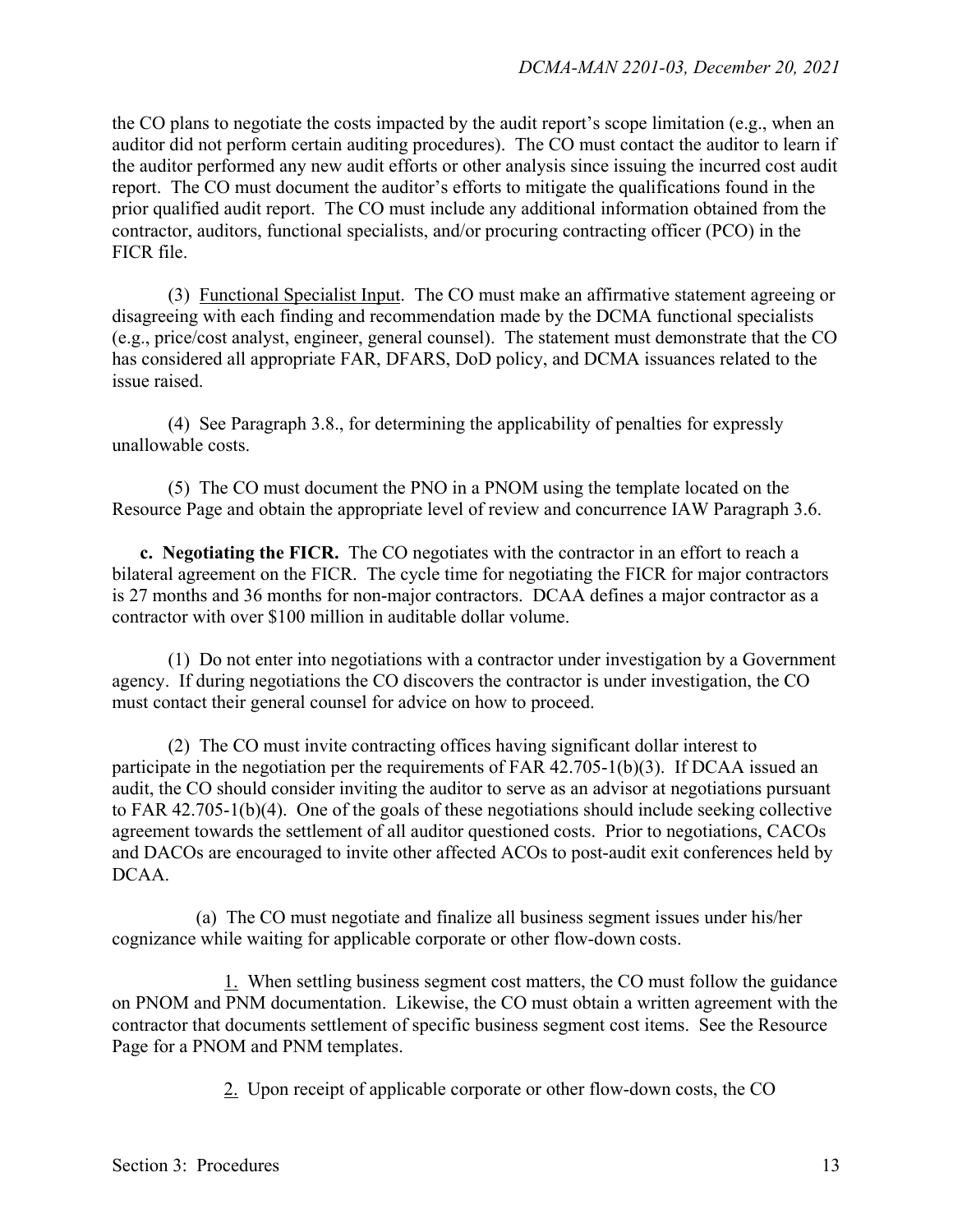must finalize the FICR agreement.

(b) COs must execute final rate agreements for a business segment/division when unsettled flow-down costs (e.g., corporate, other business segments, service centers) do not apply to that business segment/division.

(3) If the CO and contractor cannot reach an agreement on the FICR, FAR 52.216- 7(d)(4) identifies this as a dispute within the meaning of FAR 52.233-1, "Disputes." Refer to Paragraph 3.5., concerning the unilateral establishment of the FICR and DCMA-MAN 2501-09, "Contract Claims and Disputes," for additional guidance regarding disputes.

**d. Document Negotiation Results.** Except when using a DCAA low-risk memorandum, the CO must document the results of the negotiation in a PNM using the template located on the Resource Page.

(1) The PNM must include the following content:

(a) An affirmative statement either agreeing or disagreeing with each finding and recommendation provided by the DCAA auditor or DCMA functional specialists. This includes recommendations concerning the assessment of any penalties and interest.

(b) Sound rationale for resolving each finding and recommendation made by the DCAA auditor or DCMA functional specialists, and whether or not the assessment of any penalties and interest is appropriate.

1. The rationale must demonstrate that the CO has considered all appropriate FAR, DFARS, and DCMA Issuances related to the issue raised or questioned by DCAA (e.g., cost principles or cost accounting standards).

2. Additionally, the CO must separately identify all intracompany flow-down costs used to reach a business segment FICR agreement. This demonstrates the ACO properly identified and considered the impact of other negotiated intracompany flow-down costs by comparing what the proposed versus the settlement by the CACO or cognizant DACOs. Further, the CO must document the rationale for not using, or waiting for, final settled intracompany flow-down costs.

(c) A reconciliation of all costs questioned with identification of items and amounts allowed or disallowed in the FICR agreement.

(d) The disposition of period costs or with allocability issues.

(e) An explanation of any deviations taken from a prior position contained in the PNOM relative to reaching the FICR agreement.

(f) An identification of cost or pricing data submitted during the negotiations and relied upon in reaching a FICR agreement including the assessment of any penalties and interest.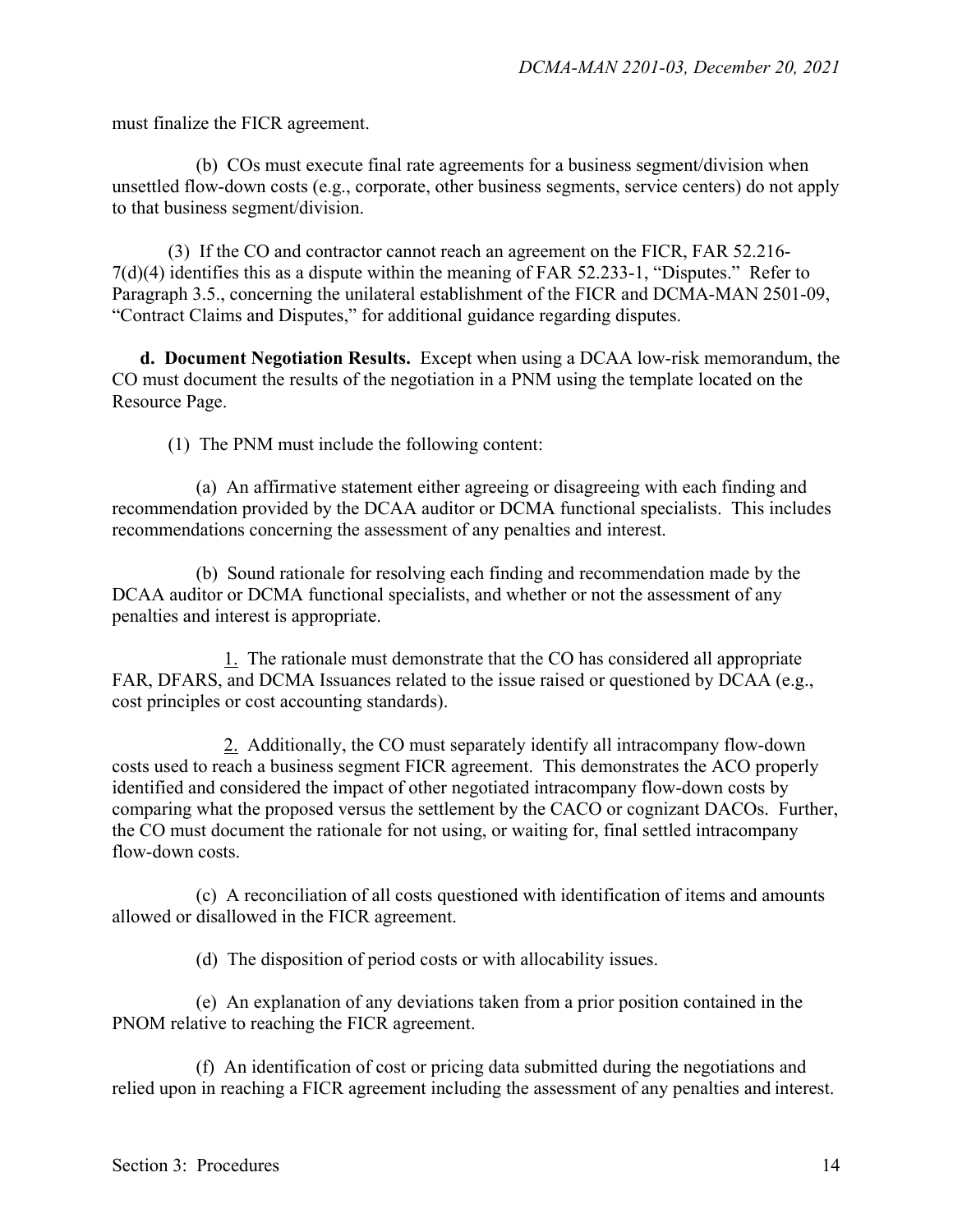(2) The CO may establish the FICR without resolving the questioned direct costs in the DCAA audit as long as the issue is with allowability and not allocability. A CO must discuss this issue with the cognizant CACO or DACO prior to executing the FICR agreement.

(3) If the CO resolves any questioned direct costs in the DCAA audit, the CO must execute a bilateral agreement with the contractor on the resolution of the direct costs. The CO may incorporate the agreement on the direct costs into the FICR agreement or in a separate bilateral agreement with the contractor. The agreement must document direct costs at the individual contract level.

**e. Execute FICR Agreement.** After the CO and contractor negotiate an agreement on the FICR, the CO must execute the FICR agreement as required by FAR 52.216-7(d)(3) using the template on the Resource Page. Prior to executing the FICR agreement, the CO must obtain the appropriate level of review and concurrence for the PNM (or MFR) as prescribed in Paragraph 3.6. The CO must include the proposed FICR agreement signed by the contractor with the PNM (or MFR) in the review and concurrence process.

(1) After receiving concurrence of the PNM or MFR and contractor signed FICR agreement, the CO must sign and distribute copies of the FICR agreement and PNM (or MFR) pursuant to FAR 42.706 and the subparagraphs below.

(a) The CO must provide the contractor with a copy of the executed FICR letter.

(b) The CO must also provide executed copies of the FICR agreement and the PNM to each affected contracting office and the DCAA auditor.

(c) Although implied by FAR 42.706, ACOs within a CACO/DACO network must mutually distribute rate determination letters and PNMs (or MFRs) to each other as applicable. When an ACO settles questioned direct costs, the ACO must provide a copy of the finalized PNM to the DACO. The CACO/DACO should use the PNM (or MFR) to disposition the findings as required by DCMA-MAN 2201-04, "Contract Audit Follow-Up".

(d) As a courtesy, the ACO should provide a copy of the PNM (or MFR) to any organization that provided written recommendations.

(2) As part of the agreement, the contractor must update the billings on all contracts to reflect the FICR and update the schedule of cumulative direct and indirect costs claimed and billed within 60 days after the FICR agreement as directed by FAR  $52.216 - 7(d)(2)(v)$ . However, this expanded requirement of FAR 52.216-7(d)(2)(v) only applies when contained in contracts awarded on or after May 31, 2011.

(3) If the contractor does not submit timely contract completion invoices or vouchers, the ACO must follow the guidance found in FAR 42.705(c). The ACO must communicate and secure the settlement or final voucher IAW FAR 52.216-7(d)(5).

**f. Negotiation Documents.** The CO must include the documents used in the negotiation of the FICR in the FICR file. The CO must document the date and method of transmittal of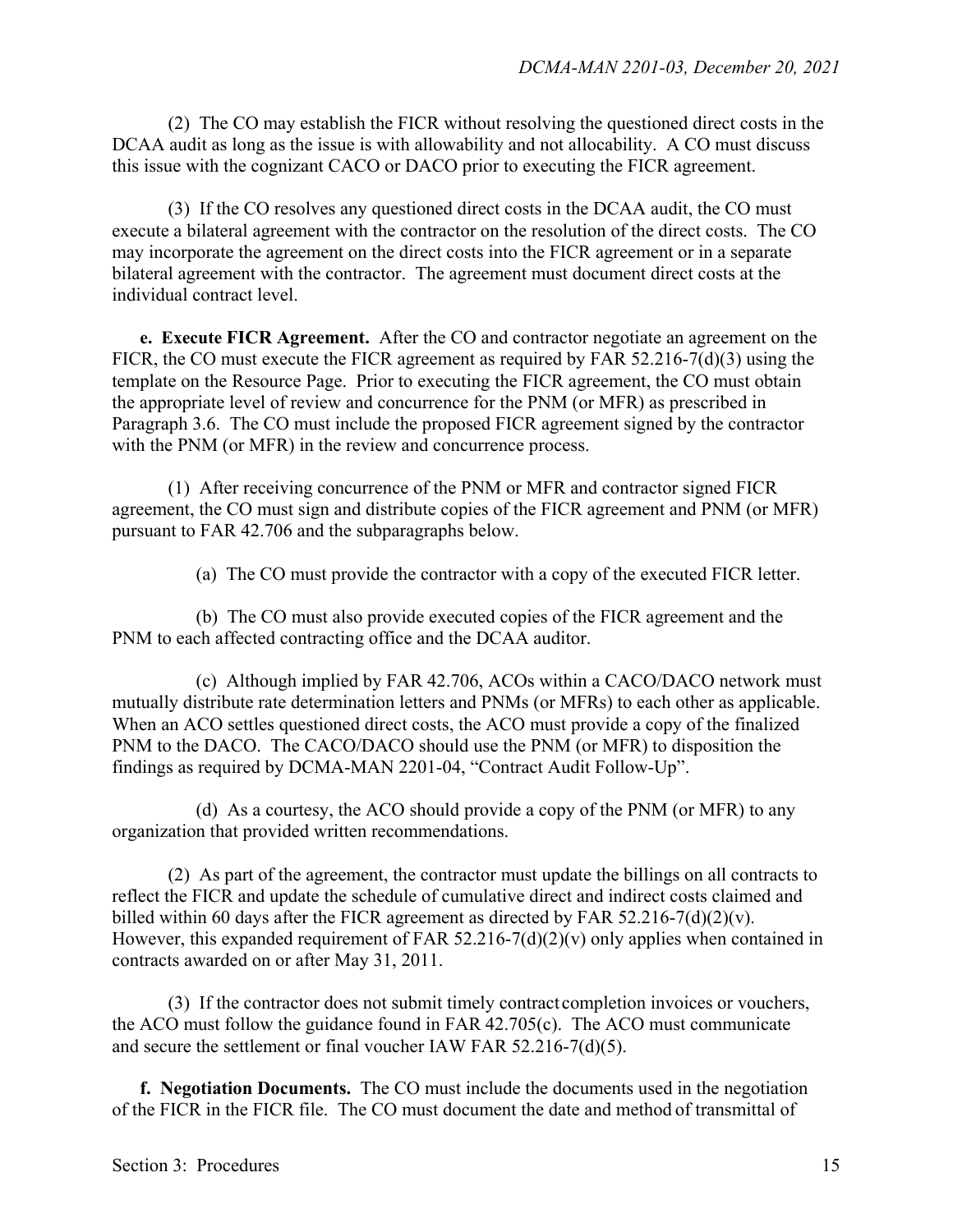the PNM (or MFR) and FICR agreement to DCAA. Refer to Paragraph 3.9., for records and database management.

#### **3.5. ESTABLISH FINAL INDIRECT COST RATES UNILATERALLY.**

a. If the contractor fails to submit an adequate FICR proposal within the required timeframe or the CO cannot negotiate a FICR with the contractor, the CO must initiate the process of unilaterally establishing the FICR. The Resource Page provides additional guidance for both interactions with the contractors and the establishment of unilateral indirect cost.

 b. The CO must try to resolve the issues preventing an agreement on the FICR prior to establishing them unilaterally. If the CO decides to establish the FICR unilaterally, this decision constitutes a contracting officer's final decision (COFD) and may result in a claim against the contractor (FAR 33.211). The COFD must include the appeal rights of the contractor. The CO must use the appropriate COFD template located on the Resource Page.

c. Prior to executing the COFD, the CO must obtain the appropriate level of review and concurrence for the COFD IAW Paragraph 3.6.

d. The contractor may request to re-negotiate the FICR after receiving the CO's COFD. If the CO agrees, the CO may use the previously approved PNOM or the COFD as the PNOM for the re-negotiation. If the CO plans to change the Government's objectives, the CO must prepare a new PNOM. If the CO and contractor reach a FICR agreement, the CO must prepare a PNM to document the results of the re-negotiation. The CO must consult with assigned general counsel before engaging in the re-negotiation and settlement discussions with the contractor prior to a contractor appeal.

#### **3.6. REVIEW AND CONCURRENCE.**

**a. Reviewing Official Concurrence.** The CMO Contracts Director or CACO/DACO Division Team Supervisor must review and concur with the proposed action identified below prior to any further action by the CO.

(1) FICR Proposal Submission Time Extension. The reviewing official concurs with the CO's decision to grant or deny a time extension by signing the MFR.

(2) PNO. The reviewing official concurs with the PNO by signing the PNOM.

(3) FICR Agreement and PNM. The reviewing official concurs with the negotiated FICR agreement and the results of the negotiation by signing the PNM.

(4) Unilaterally Established FICR. The reviewing official concurs by initialing on the coordination package for the COFD.

**b. CO and Reviewing Official Disagree.** If the reviewing official does not concur with the CO's decision, the CO should discuss the non-concurrence with the reviewing official. The CO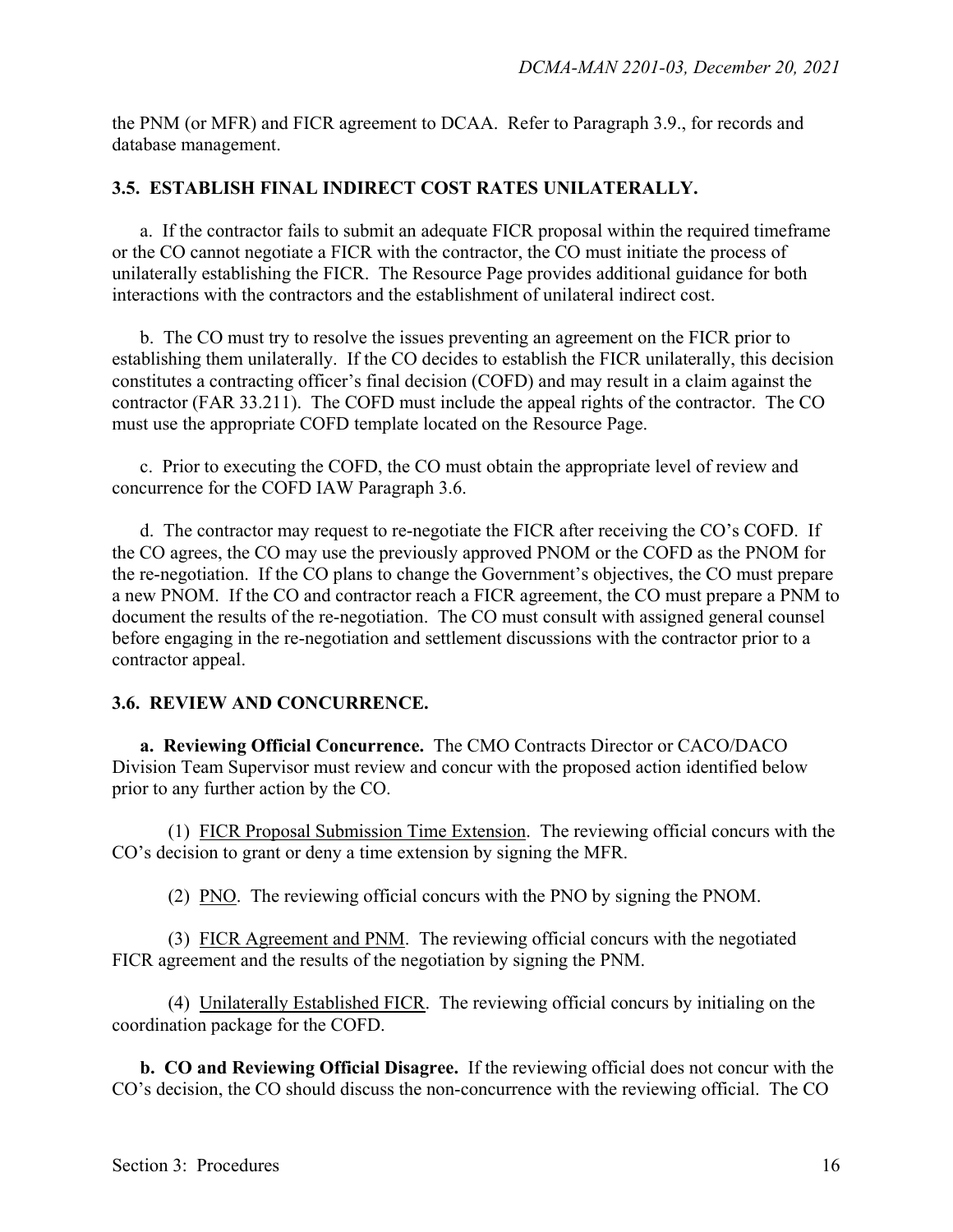and reviewing official should attempt to reach an agreement on granting or denying the request.

(1) The reviewing official may decide to concur with the CO's decision or the CO may change their decision resulting in a concurrence from the reviewing official.

(2) If the CO and the reviewing official agree on the extension request, the CO may make the decision without a concurrence from the reviewing official. The CO must prepare and sign an MFR for the official file with the rationale for proceeding without concurrence.

**c. Legal Review.** When a CO needs an interpretation of law, regulation, or authority, the CO must consult with general counsel. The CO must seek recommendations from their Component's general counsel on suitable wording if the CO's rationale for disagreeing with an audit finding is based on some type of legal interpretation. After consulting with general counsel, the CO must document (in the both the PNOM and subsequent PNM) the CO's rationale for disagreeing with the reported audit findings or recommendations. In both the PNOM and PNM, the CO must document how he/she consulted with general counsel and management relative to these types of unsustained audit findings. All COFDs and any decision to set unilateral rates requires legal counsel review.

**d. Boards of Review (BoR).** The CO must refer to DCMA Instruction (DCMA-INST) 134, "Boards of Review," for any BoR requirement.

**e. Procedural Tolling Agreements.** A procedural tolling agreement is a potential tool for protecting both the Government and a contractor from exceeding the 6-year Contract Disputes Act (CDA) statute of limitations time window. The parties must enter into a tolling agreement prior to the expiration of the 6-year CDA statute of limitations in order to suspend the imposition of the statutory time bar for a specified time-period. This agreement means the specified period-of-time in the tolling agreement does not count when determining whether the Government's claim is time-barred under the CDA statute of limitations. In some circumstances, a CO's use of a procedural tolling agreement will be in the Government's best interests. Before considering the potential use of a tolling agreement, the CO must consult with local general counsel.

#### **3.7. DCAA FORM 1 AND DISALLOWANCE OF COSTS.**

**a. Disallowance of Costs Applicability.** FAR 42.802 requires the inclusion of FAR Clause 52.242-1, "Notice of Intent to Disallow Costs," for cost-reimbursement, fixed-price incentive, or price redetermination contracts. This clause gives the CO the authority to issue a written notice of intent to disallow specific costs determined unallowable by the CO. This authority applies to costs the contractor has already incurred and costs the contractor has planned to incur.

**b. Disallowance of Costs Identification.** The CO may learn of potential unallowable costs from several sources such as:

(1) Cost monitoring activities may disclose potential cost allowability problems. For more information on cost monitoring activities, see DCMA-MAN 2201-01, "Forward Pricing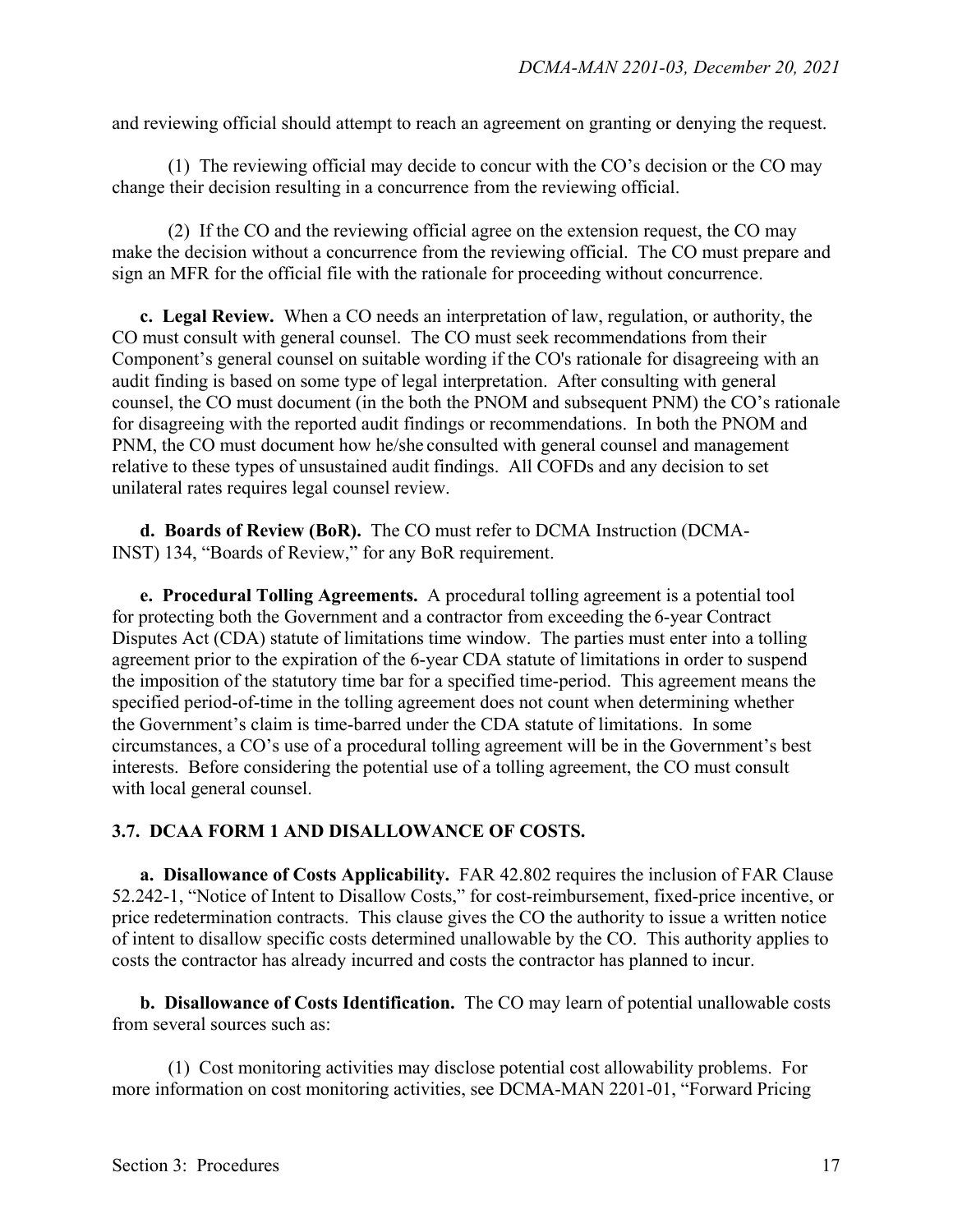Rates."

(2) DCMA Price/Cost Analysts may identify unallowable costs during proposal evaluations or other CO support.

(3) DCAA audit of a price proposal or forward pricing rate proposal may disclose a cost allowability issue before a cost is incurred. In such cases, DCAA may also issue a DCAA Form 1.

(4) In some circumstances, a CO may deal with host nation auditors rather than DCAA auditors. If host nation auditors identify a potential cost allowability problem to the CO, the CO will follow the same steps covered in this policy.

**c. Disallowance of Costs Responsibilities.** When the CO becomes aware of potential unallowable costs, the CO must identify the contracting officer responsible for these costs. If delegated the authority, a CO has the responsibility to resolve issues of controversy (see FAR  $42.302(a)(10)$ , and to determine the allowability of costs suspended or disapproved pursuant to FAR 42.302 (a)(7). If not delegated the authority, the CO must defer the issue to a PCO.

(1) The CO must consider the type of costs under dispute in order to identify any other CO who is responsible for determining the allowability of the questioned costs.

(a) If the disputed costs are direct costs, the CO must identify the cognizant PCO or delegated CO if applicable. For assistance in locating a PCO, the CO may use the "PCO locator tool" located on DCMA360. The Resource Page has a link to the tool.

(b) If the questionable costs involve elements of indirect cost, the CO must identify the appropriate CO responsible for settling final indirect rates impacted by the questioned indirect costs. The CO responsible for settling final indirect rates must issue the notice to disallow indirect costs. Similarly, the CO who issues the notice of disallowance must respond to any contractor disagreement with the notice as covered in FAR 42.801(f).

(c) If the questionable costs involve elements of indirect cost allocated to other business segments, the CO must coordinate with other impacted contracting officers and/or auditors. These COs, auditors, and contractor representatives may need to be engaged in discussions to reach a satisfactory settlement.

(2) When evaluating costs for possible disallowance, the CO must first review the affected contracts to determine if the contracts contain FAR 52.242-1. If a contract does not contain, or is not required to contain FAR 52.242-1, the CO must consult general counsel as to whether to address the cost issue on this contract or other contracts.

(3) The CO must use the criteria found in FAR 31.201-2 in determining the allowability of a cost.

(4) The CO must consider whether potential unallowable costs have any directly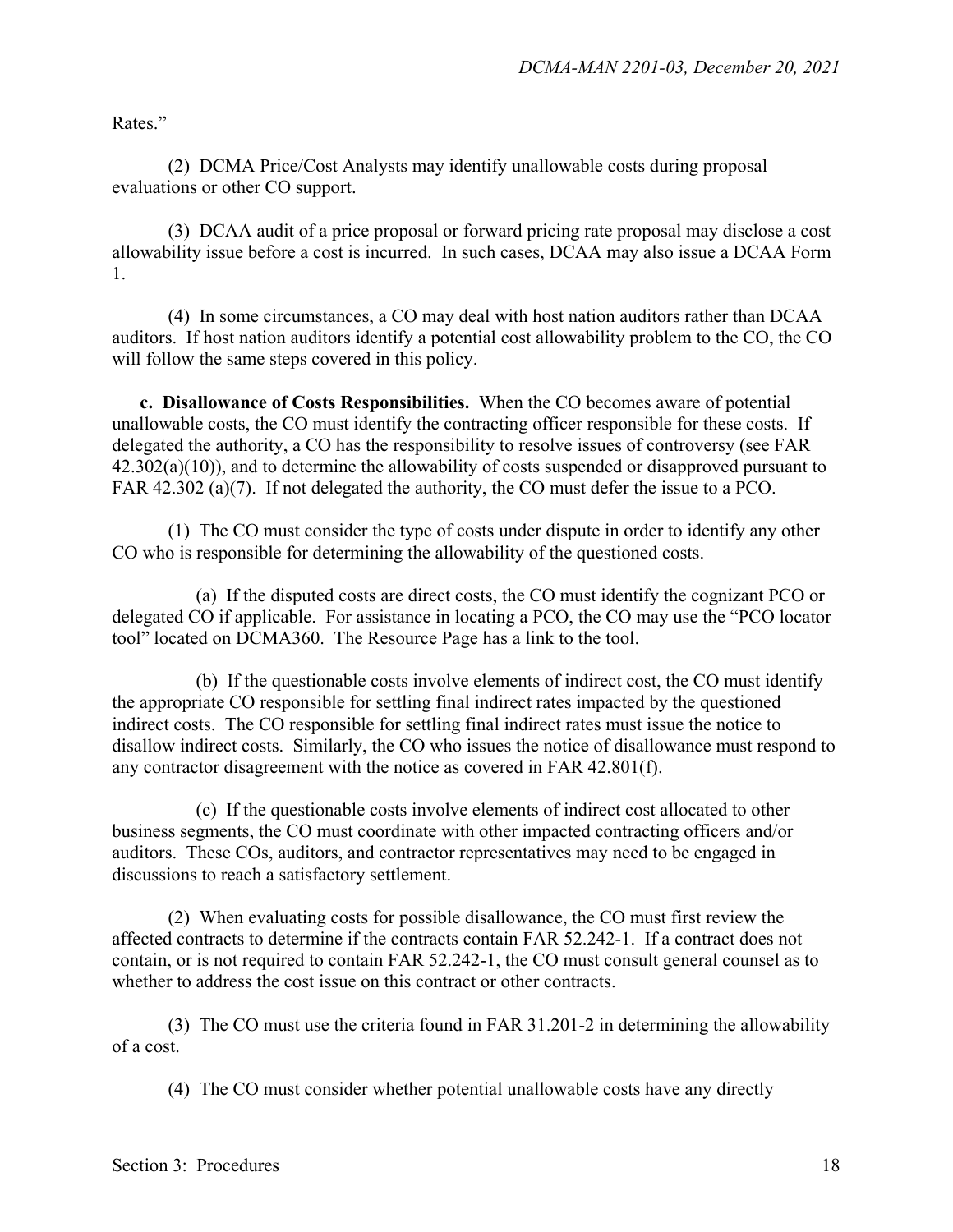associated costs (see FAR 31.201-6) that the CO's determination must cover. The cognizant auditors should be able to advise the CO on the adequacy of the contractor's accounting system to identify unallowable costs and their directly associated costs. The contractor must exclude these costs from any billing, claim, or proposal applicable to a Government contract containing FAR 52.216-7. FAR 31.201-6 provides guidelines on the contractor's responsibilities in properly accounting for unallowable costs.

(5) If the CO does not sustain a DCAA audit finding, the DCAA auditor may challenge the CO's decision by requesting a DCMA Board of Review. The CO must refer to DCMA-INST 134 and take the appropriate action.

(6) As required in FAR 42.801(a), the CO responsible for administering a contract must make every reasonable effort to reach a satisfactory settlement of the unallowable cost finding through discussions with the contractor. The goal of the discussions is to avoid the need to issue a notice of intent to disallow costs.

**d. Questioned Direct Cost Responsibilities.** If DCAA reports questioned direct costs incurred, with or without the issuance of a DCAA Form 1, the contract CO must still resolve the questioned costs relative to the impacted contract.

(1) If a CO is delegated responsibilities covered by FAR  $42.302(a)(7)$ , (a)(8), and  $(a)(10)$ , the assigned duties are at the "each contract assigned" level. Thus, if a contract administration decision must be made (relative to the allowability of direct costs and resolving issues in controversy), then the CO delegated these duties must do so relative to the affected contract. It does not matter if direct costs questioned by DCAA are also in an allocation base identified in a FICR proposal for the DACO to settle. The CO with the delegated duties "for each contract assigned for administration" must settle the questioned direct costs associated with the affected contract.

(2) In instances where a CO receives a DCAA incurred cost audit report that identifies questioned direct costs, the CO must immediately notify (to include providing a copy of the DCAA audit report) the contract CO or PCO of the questioned direct costs and appropriate required actions.

(3) The receipt of a DCAA Form 1 is a separate contract action from the CO settling final indirect rates. The receipt of a DCAA Form 1 should not preclude an agreement on the FICR or disposition of the audit in the Contract Audit Follow-Up (CAFU) system. Refer to DCMA-MAN 2201-04 for the disposition requirements for an audit with assessed penalties. When the DCAA incurred cost audit includes questioned direct costs addressed to a CO, the CO must disposition the audit in the appropriate database (i.e., CAFU system). The CO may establish the FICR with or without settling the questioned direct costs. If the CO establishes the FICR without resolving all questioned direct costs, the CO must hold the CAFU system record open until the questioned direct costs are settled. The CO must add pertinent notes in the comments section of the open record in the CAFU system explaining why the record remains open along with the status of resolving the questioned direct costs. When a contract ACO settles questioned direct costs, the ACO must provide a copy of the approved PNM to the DACO. After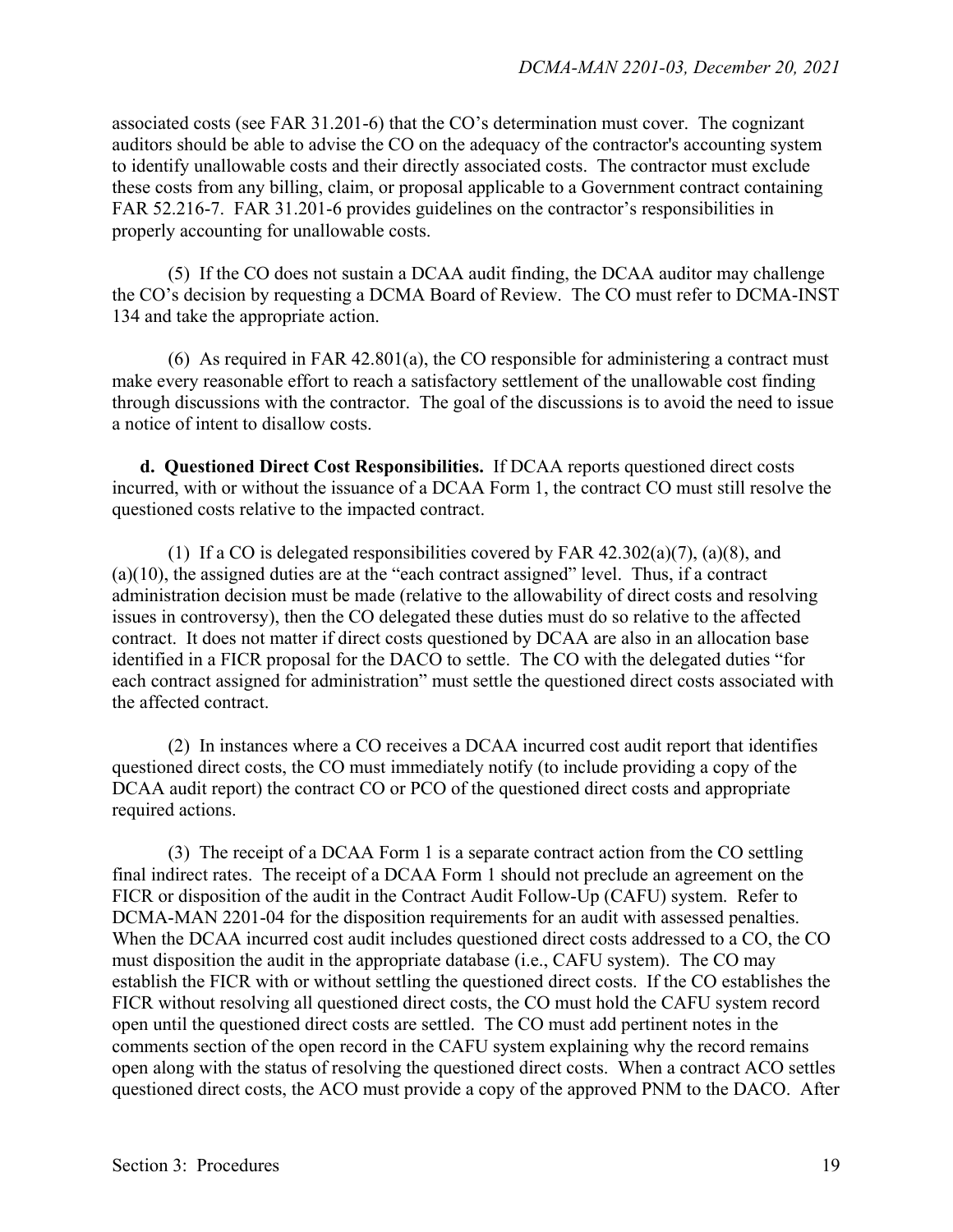the contract ACO settles the questioned direct costs, the DACO can complete disposition of the audit in the appropriate database as described in DCMA-MAN 2201-04.

#### **e. Notice of Intent to Disallow Costs.**

(1) Notice of Intent to Disallow – Decision. If the CO and the contractor do not agree on the allowability of the costs, the CO may consider issuance of a notice of intent to disallow the costs pursuant to FAR 42.801. The CO has authority to issue a written notice of intent to disallow costs under cost-reimbursable contracts, fixed-price incentive contracts, and contracts allowing for price redetermination if the contract contains FAR 52.242-1.

(a) Before issuing a notice that involves elements of indirect costs, the CO must first seek advice from the cognizant DCAA office that provides audit support for an agreement on the FICR. Consultation with the appropriate auditors is required pursuant to FAR 42.801(e). After obtaining input from DCAA, the CO responsible for settling final indirect rates must issue the notice to disallow indirect costs (as well as dealing with any contractor disagreement with a notice as covered in FAR 42.801(f)).

(b) Before issuing the notice of intent to disallow costs, the ACO must obtain management review of the notice from the CMO Contracts Director and any BoR requirement. Before issuing the notice of intent to disallow costs, CACOs and DACOs must obtain management review of the notice from the CACO/DACO Division Team Supervisor.

(c) If the CO decides to issue a notice of intent to disallow costs, follow procedures as set forth in FAR 42.801(c) pertaining to a list of minimum elements needed in the written notice.

(2) Notice of Intent to Disallow – Contractor Response. If the contractor submits a timely written response disagreeing with the notice, the CO must withdraw the notice or issue a COFD as required by FAR 42.801(f) within 60 days after receipt of the contractor response. For the contractor's written response to be timely, it must be submitted within the timelines identified in the notice of intent to disallow costs as explained in FAR  $42.801(c)(5)$ .

(3) Notice of Intent to Disallow – Withdrawal of a COFD. If the CO withdraws the notice or issues a COFD to the contractor, the CO must take the following steps:

(a) If the CO relies on the DCAA audit report, the CO must prepare an MFR for the FICR file with an affirmative statement that the CO agreed or disagreed with each audit finding and recommendation and sound rationale for resolving each audit finding and recommendation. The rationale must demonstrate that the CO has considered all appropriate FAR, DFARS, and official DCMA issuances related to the issues raised or questioned by DCAA. Additionally, the CO must document, in the MFR, the date of the auditor's discovery of the unallowable cost. The purpose of documenting this date of auditor discovery is to identify when the auditors first discovered the unallowable cost as a potential accrual of claim date. See FAR 33.206 and see DCMA-MAN 2501-09. The CO must contact general counsel to identify the most appropriate accrual of claim date for the possibility of making this determination later. Refer to paragraph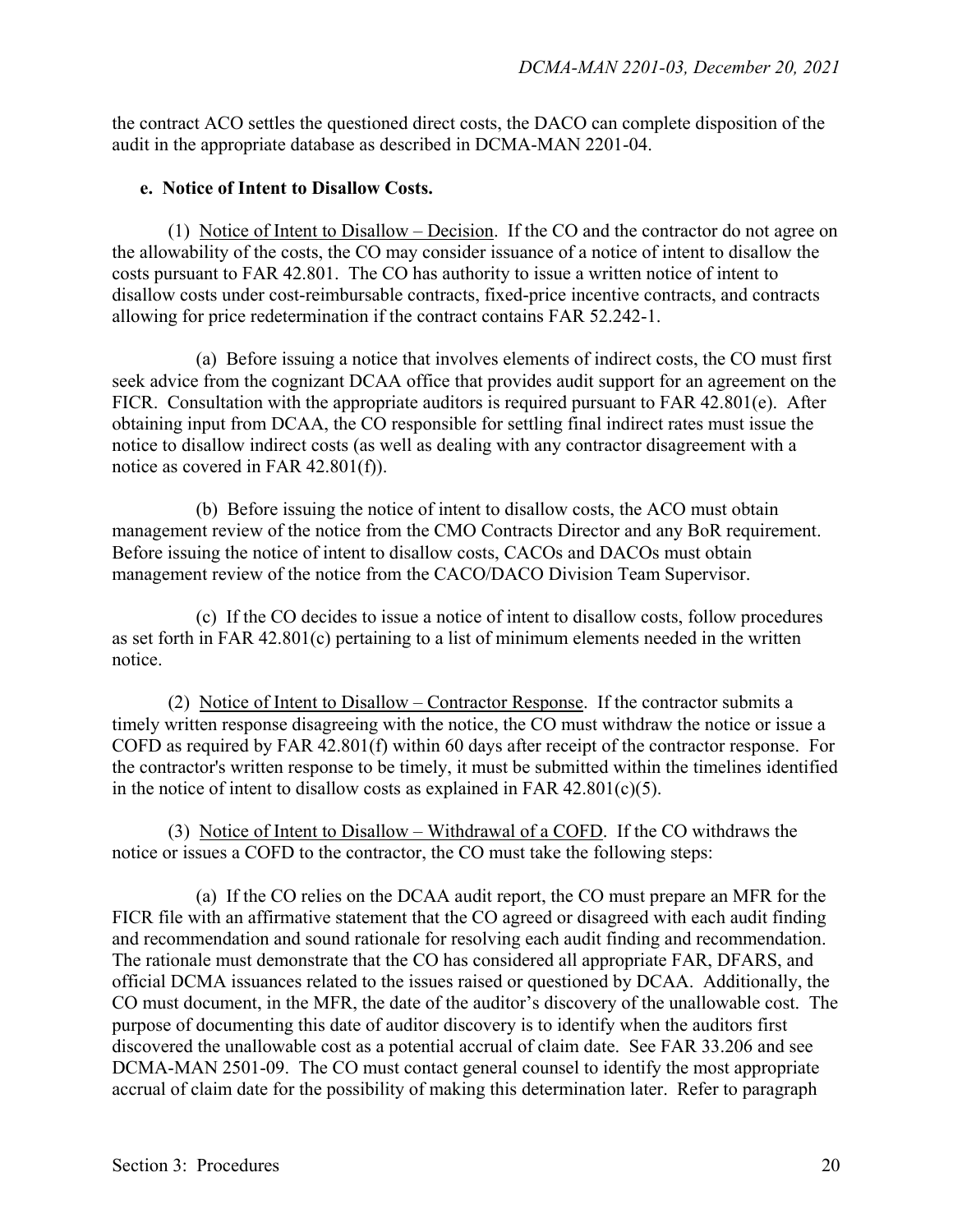3.6.c., for legal review requirements.

(b) For both a withdrawal notice and a COFD, the ACO must obtain review of all documentation by the CMO Contracts Director. CACOs and DACOs must obtain review from the CACO/DACO Division Team Supervisor. For a COFD, the ACO/CACO/DACO must request a review by general counsel and the Contracts Dispute Resolution Center (CDRC).

(c) The CO must issue the withdrawal notice or a COFD within 60 days of receipt of the contractor's written response as required by FAR 42.801(b).

(4) Distribution. After issuing a written notice or decision to the contractor, the CO must furnish copies of any notice of intent to disallow costs, withdrawal notice, or the COFD to all contracting officers cognizant of any business segment of the contractor's organization, even if not affected by the indirect cost allocations per the requirements of FAR 42.801(d).

#### **f. Settle DCAA Form 1**

#### (1) DCAA Terms and Definitions Related to a DCAA Form 1.

(a) The DCAA CAM (Chapter 6, "Incurred Cost"; Section 6-902), which provides DCAA with the general guidance for the suspension and disapproval of direct or indirect costs, describes "suspended" costs as, "an item of cost, either direct or indirect, which lacks adequate explanation or documentary support for definitive audit approval or disapproval." Such costs "should be suspended until the required data are received and a determination can be made as to the allowability of the item." The CO need not take any action relative to a DCAA Form 1 that "suspends" costs unless the contractor submits a request for reconsideration.

(b) DCAA describes "disapproved" costs as, "Costs claimed by the contractor for which audit action has been completed, and which are not considered allowable." "Disapproved costs" can come from different circumstances described below:

1. Cost restrictions identified in FAR Part 31 or identified in the terms of a contract.

2. Costs that are not explicitly unallowable under FAR Part 31 but are considered by the auditor "to be unreasonable in amount, contrary to generally accepted accounting principles, or not properly allocable to the contract IAW the relative benefit received or other equitable relationship."

3. Costs previously disapproved by the CO.

(2) Notification and Response to Disallowed Costs. During the course of monitoring performance on contracts, the CO may become aware of incurred costs that have been disallowed or should be disallowed.

(a) The CO may be notified of these disallowed costs by an auditor via a DCAA Form 1 or a memorandum that is separate from an audit report or it may be attached to an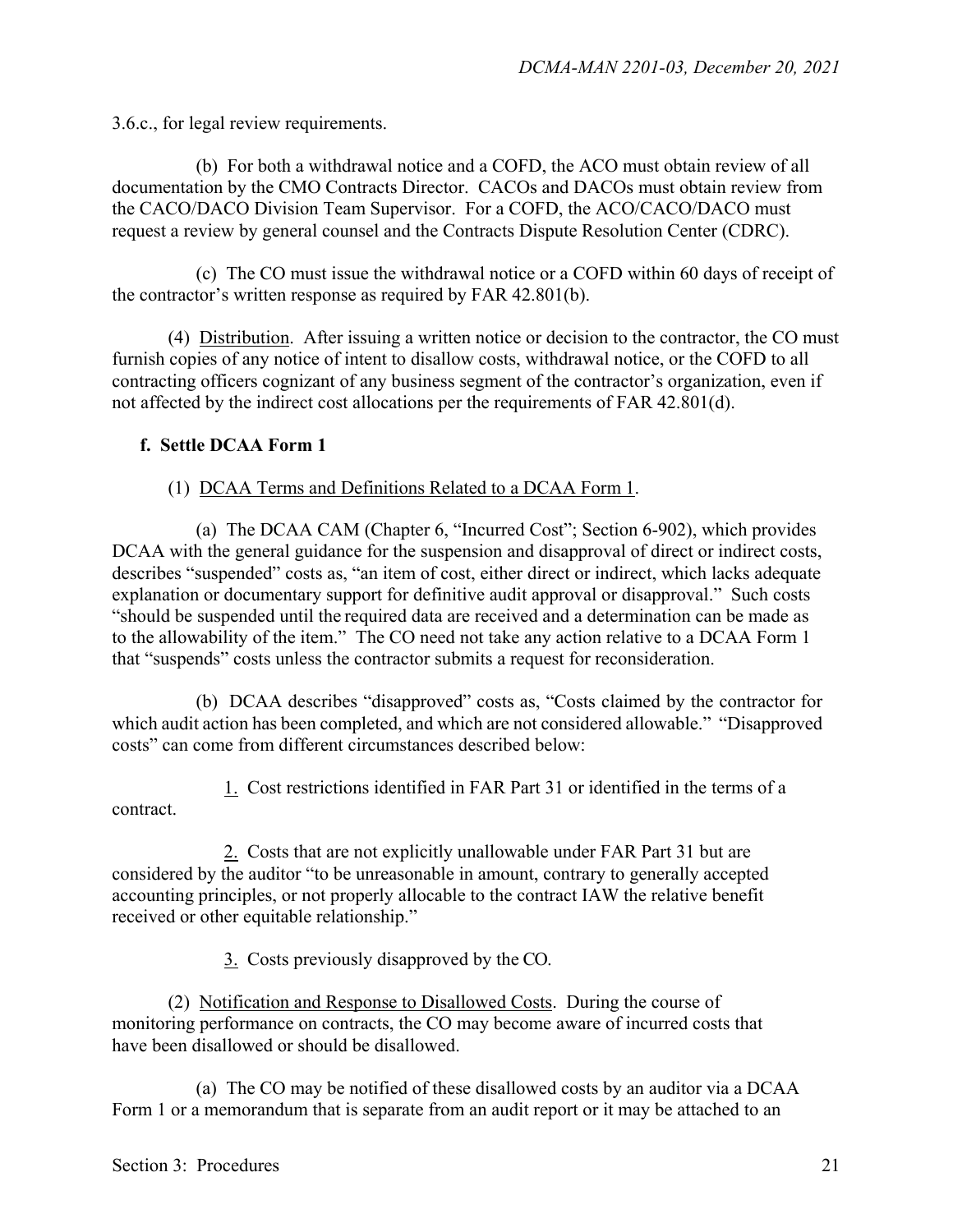audit report.

(b) DCAA may issue these DCAA Form 1s when they are unable to reach agreement with the contractor on auditor determined rates.

(c) The CO may also be notified of disallowed costs from other COs, Cost Monitors, or other functional specialists.

(d) The CO with appropriate delegated authority is responsible to make the determination on cost allowability.

(e) When the CO becomes aware of disallowed costs, the CO must follow all applicable procedures found within this Manual to resolve the issue and settle the final rates. The CO must consider the disallowed costs when developing a PNOM to settle final rates. The CO must consider whether the identified unallowable costs have directly associated costs, as covered in FAR 31.201-6, even if DCAA did not identify such. If DCAA does not identify such costs in a DCAA Form 1, the CO must make inquiry about directly associated costs requiring further identification by DCAA.

(f) A CO may need to issue a COFD when a contractor files a claim or dispute in response to disallowed costs.

(g) In circumstances where a CO is dealing with host nation auditors rather than DCAA auditors, the host nation auditors may identify cost allowability issues to a CO. In such cases, the CO will generally follow the same procedures below. However, since host nation auditors do not use the DCAA Form 1, the CO must create a DCAA Form 1. The CO should also use the DCAA Form 1 as a ready means to notify the contractor of disallowed costs. CO use of a DCAA Form 1 is covered in DFARS 242.803(b)(ii)(B).

(3) Contractor Requests CO Decision. If the contractor submits a written request asking the CO to determine whether to pay the unreimbursed costs (disallowed by a DCAA Form 1) or files a claim under the Disputes clause, the CO must take one or more of these actions:

(a) Follow the steps described in Paragraph 3.7.c., to identify all appropriate contracting officers responsible to settle the matters of controversy identified in the DCAA Form 1 or other form of notification.

(b) Fully consider all DCAA findings and recommendations.

(c) Prepare a written determination and withdraw the notice within 60 days if the CO finds that the costs should be paid. See FAR 33.211(c).

(d) Negotiate a settlement within 60 days and prepare an applicable PNOM, PNM and/or MFR.

(e) Issue a COFD within the statutory time limitations found at FAR 33.211(c).

Section 3: Procedures 22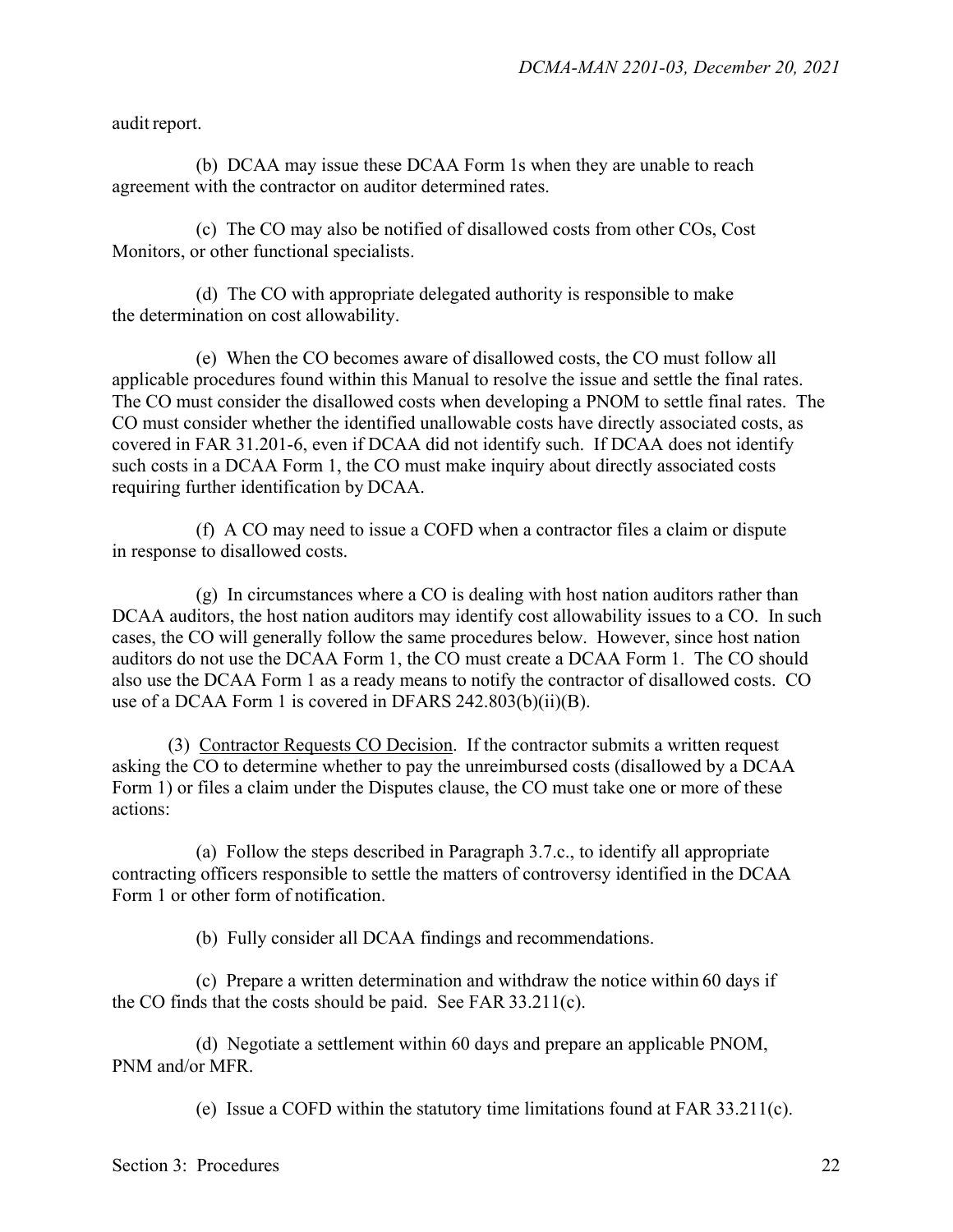(f) If the CO will not be able to render a decision within 60 days, then the CO must:

1. Immediately establish target dates for required actions to support the COFD (e.g., additional inputs from DCAA, required general counsel reviews), and the target date for making the decision and provide the schedule to the CMO Contracts Director or the CACO/DACO Division Team Supervisor, as applicable.

2. Obtain management review of the target schedule (to ensure the schedule meets the statutory timelines) from the applicable CMO Contracts Director or the CACO/DACO Division Team Supervisor.

3. As required by FAR  $33.211(c)(2)$ , provide the contractor a written notification (within the 60-day time period) of the time within which a decision will be issued.

(g) Prior to reaching a settlement with the contractor, or releasing a withdrawal notice or issuing a COFD to the contractor, the CO must:

1. Prepare an MFR or PNOM for the FICR file with an affirmative statement on whether the CO agreed or disagreed with each audit finding and recommendation. The affirmative statements must provide sound rationale for resolving each audit finding and recommendation. The rationale must demonstrate how the CO has considered all appropriate FAR, DFARS, and official DCMA issuances related to the issues raised or questioned by DCAA. Additionally, the CO must document, in the MFR, the date of discovery of the unallowable cost.

2. Obtain management review from the CMO Contracts Director and any BoR requirement (DCMA-INST 134), before issuing a withdrawal notice, negotiating a settlement, or making a COFD. CACOs and DACOs must obtain management review by the CACO/DACO Division Team Supervisor, and any BoR requirement (DCMA-INST 134) before issuing a withdrawal notice, negotiating a settlement, or making a COFD.

3. The CO and the CMO Contracts Director or the CACO/DACO Division Team Supervisor must obtain the appropriate guidance from the assigned general counsel, the CDRC, and other advisors for a COFD. Refer to Paragraph 3.6.c., for legal review requirements.

(4) Recovery of Costs. When DCAA issues a DCAA Form 1, and the contractor does not object, the CO need not take further action unless the contractor has overbilled on a contract with no future billings under the contract. In such instances, the CO must take steps to recoup the disapproved costs (direct and associated indirect). For more information on the recovery of contract costs, see DCMA-MAN 2501-10, "Contract Debts." The CO must not take any action to allow the contractor to receive payment for some or all costs suspended or disallowed by DCAA prior to withdrawing the notice, negotiating a settlement, or issuing a COFD.

(5) Determining Allowability. The CO must use the criteria found in FAR 31.201-2 in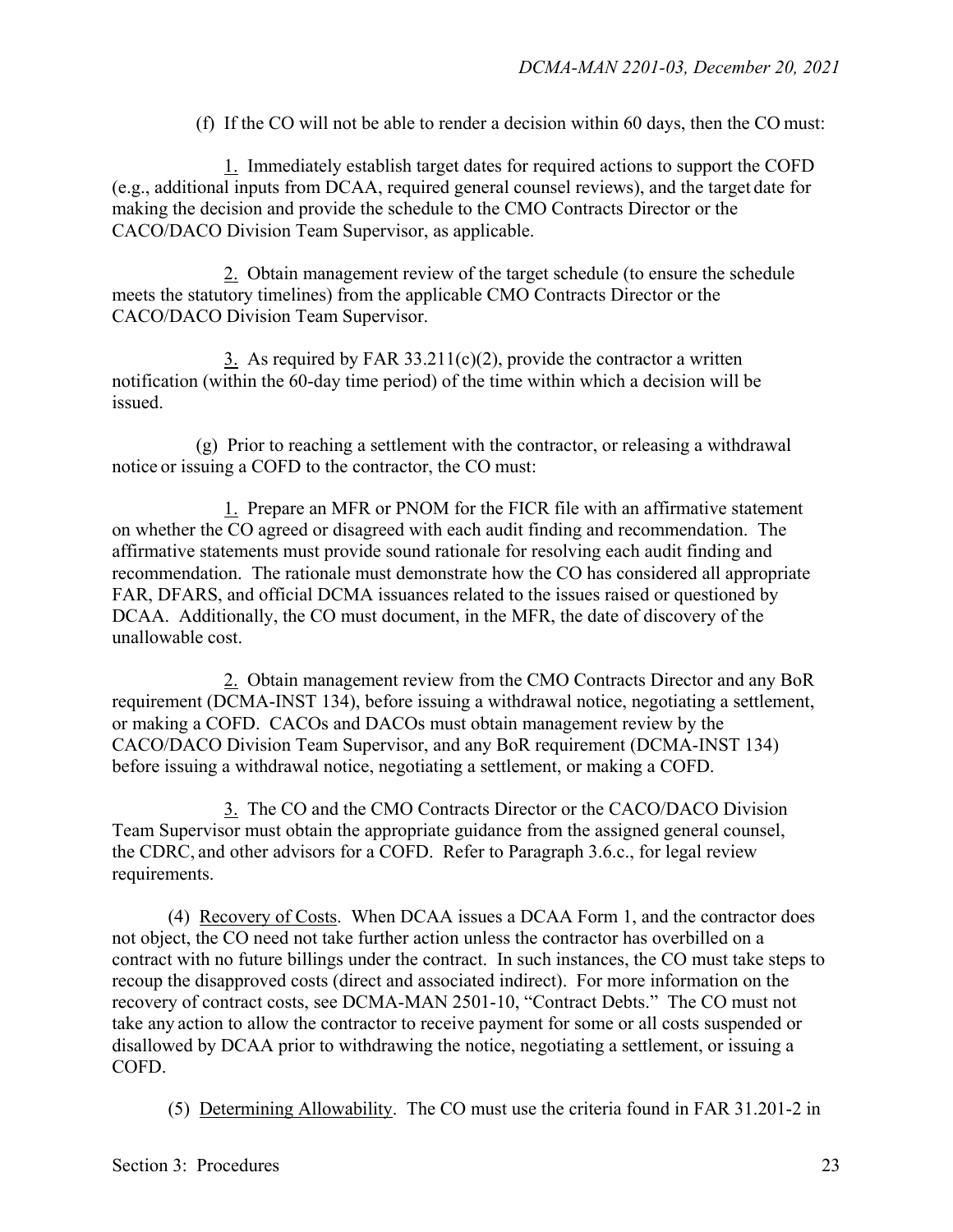determining the allowability of a cost.

(6) Allocations Associated with Unallowable Costs. Questioned direct costs generally do not affect final overhead rate calculations because the costs are usually part of an allocation base and not in an expense pool. Costs questioned that are part of the allocation base must remain part of the allocation base since they should receive their allocable share ofindirect costs.

#### **3.8. DETERMINING PENALTIES AND INTEREST.**

**a. Penalties for Unallowable Costs.** FAR 42.709 covers penalties against contractors who include unallowable indirect costs in their FICR proposal. The CO must evaluate penalties recommended by DCAA and inform DCAA of the disposition of the recommendations. If the CO, DCAA auditor, or other Government official suspect the contractor may have knowingly submitted unallowable costs, the CO must refer to the appropriate Contract Integrity Center counsel.

**b. Types of Penalties.** FAR 52.242-3 and FAR 42.709-1 identify the types of penalties the CO may or must assess or waive for unallowable costs included in the FICR proposal.

(1) Level One Penalty. This type of penalty applies to the indirect costs claimed identified as expressly unallowable under a cost principle in FAR 31.205, or an executive agency supplement to the FAR. The penalty equals the amount of the disallowed costs allocated to contracts subject to penalty.

(2) Level Two Penalty. This type of penalty applies if the CO determines the contractor knew the FICR proposal included an expressly unallowable indirect cost prior to submission. The penalty equals two times the amount of disallowed costs allocated to contracts subject to penalty. Evidence of prior determinations of unallowability:

(a) A DCAA Form 1, or any similar notice, the contractor elected not to appeal and not withdrawn by the cognizant Government agency, or

(b) A COFD the contractor elected not to appeal, or

(c) A prior executive agency Board of Contract Appeals or court decision involving the contractor, which upheld the cost disallowance; or determination or agreement of unallowability under FAR [31.201-6.](https://www.acquisition.gov/content/part-31-contract-cost-principles-and-procedures#i1084587)

**c. Penalties and Interest.** The CO must assess the appropriate penalties and calculate the interest amount pursuant to FAR 42.709-3 and FAR 42.709-4 unless waived IAW FAR 42.709-5. The CO cannot negotiate the amount of penalties and interest to assess. Refer to the Resource Page for guidance on the calculation of penalties and interest.

(1) Computing Interest. For expressly unallowable indirect costs subject to penalty and already paid to the contractor through the interim billing process, the CO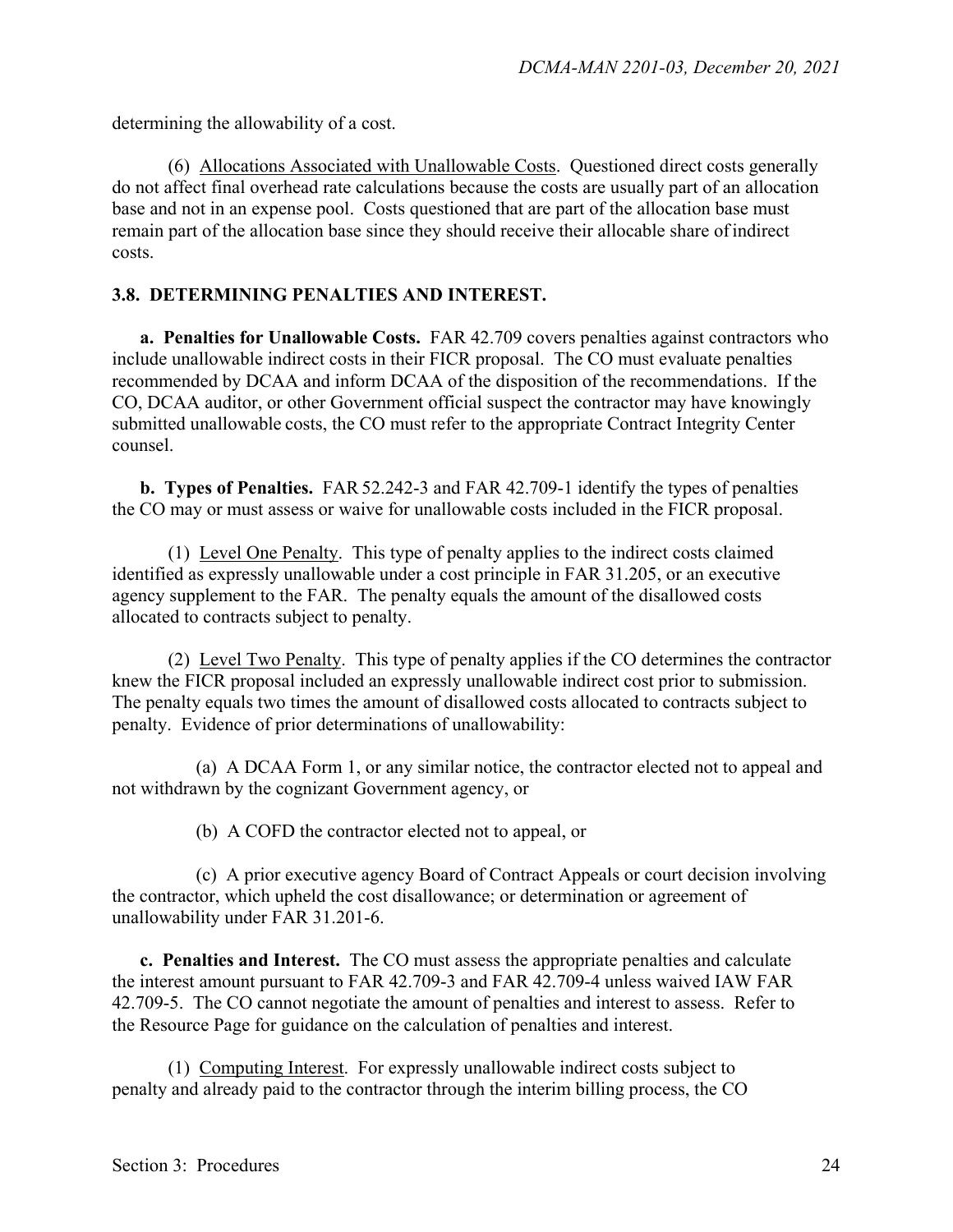must compute the applicable interest portion of the penalty using the procedures at FAR 42.709-4.

(2) Assessing the Penalty. To assess a penalty, the CO must issue a COFD pursuant to the requirements of FAR 33.211 and include a demand for payment of any assessed penalty. The letter must state that the determination is a COFD under FAR 52.233-1. Demanding payment of the penalty is separate from demanding repayment of any paid portion of the disallowed cost. A COFD may need to cover either matter or both matters (as appropriate under the circumstances). See DCMA-MAN 2501-09 for any applicable guidance related to issuing a COFD.

(a) If the contractor receives payment for unallowable costs billed to the Government, the CO must issue a COFD demanding repayment for any paid portion of a disallowed cost unless the exception in FAR 32.604(c) is applicable.

(b) If the CO assessed a penalty on an unallowable cost claimed in a FICR proposal, the CO must issue a COFD demanding the payment of the assessed penalty and interest due as computed per the requirements of FAR 42.709-3 and FAR 42.709-4.

(c) If the contractor uses decremented billing rates, the contractor may claim they never billed the Government for the unallowable costs because the contractor intentionally decremented their billing rates to prevent the billing of unallowable costs. The contractor may use a decrement to cover for unallowable costs later accidentally not excluded (as required by FAR 31.201-6). However, the assessment of a penalty may still apply if the contractor includes the unallowable costs in the FICR proposal regardless of the interim billings.

(d) The CO must document in the FICR file copies of the COFD letter and any other appropriate documents. After providing DCAA a copy of the COFD letter, the CO must document the date and method of transmittal.

#### **d. Waiver of the Penalty.**

(1) Required Waiver Conditions. FAR 42.709-5 specifies when the cognizant contracting officer (ACO/CACO/DACO) must waive the penalty (and the calculated interest) at FAR 42.709-1(a). Review FAR 42.709-5 and additional guidance concerning penalties on the Resource Page prior to waiving the penalties.

(2) Legal Review. FAR 42.709 does not require the CO to obtain a legal review prior to granting a waiver of the penalty pursuant to FAR 42.709-5. However, if the total amount of penalties the CO determines to waive exceeds \$10,000, this Manual requires the CO to request a legal review from their Component's general counsel.

(3) Document Waiver of the Penalty. The CO must document the waiver of the penalty in the PNOM if the CO decided to waive the penalty prior to establishing the PNO. The CO must document the waiver of the penalty in the PNM. If the CO decides not to negotiate and therefore does not prepare a PNOM or PNM, the CO must use an MFR to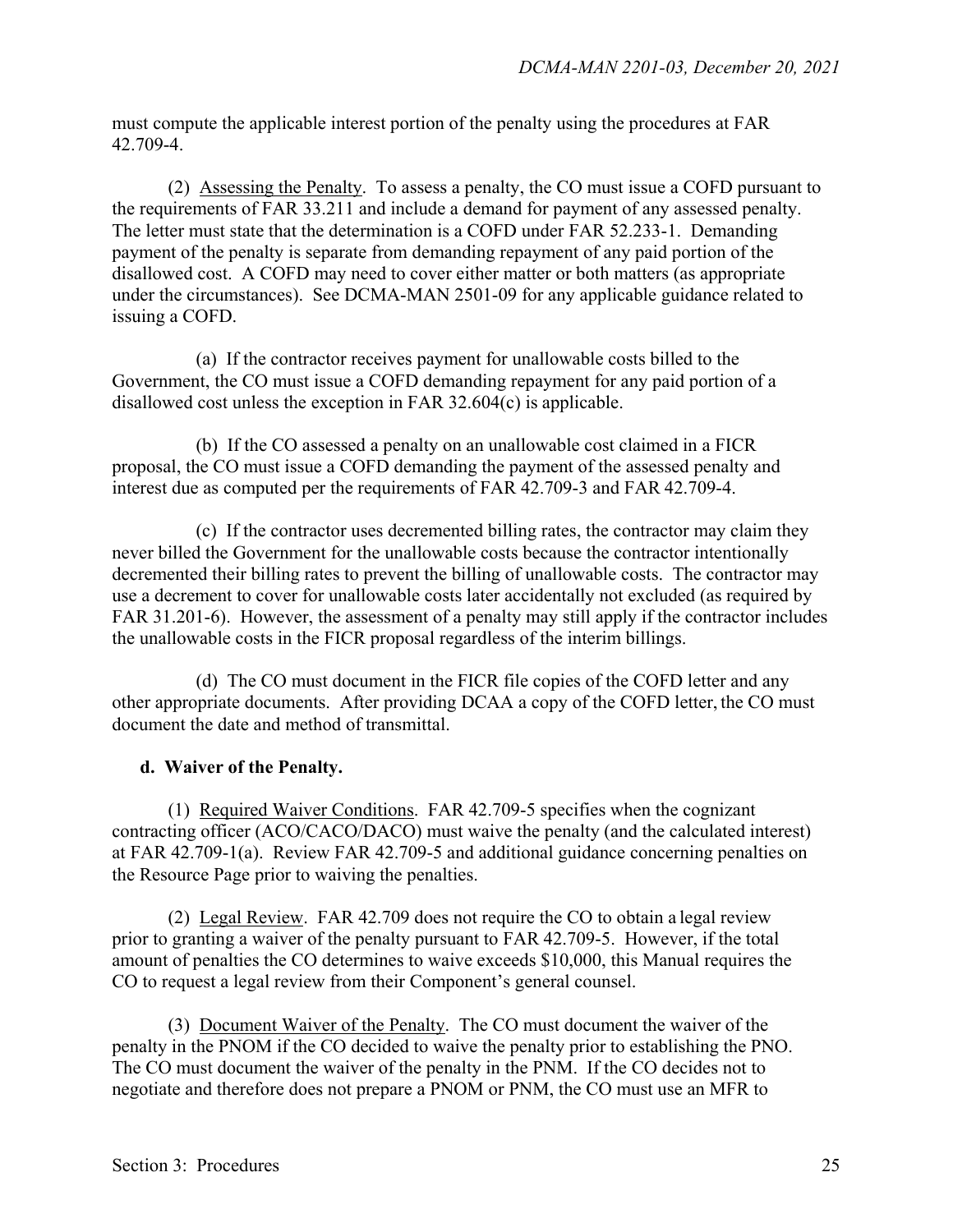document the waiver of the penalty. The MFR must include the CO's decision and action taken concerning a waiver of the penalty under FAR 42.709-5. The CO must also send a Penalty Waiver Letter to the contractor identifying the expressly unallowable costs and explaining why the CO waived the assessment of a penalty. See the Resource Page for the PNOM, PNM, MFR, and Penalty Waiver Letter templates.

#### **3.9. RECORDS AND DATABASE MANAGEMENT.**

**a. Records Management.** The CO must retain copies of all final versions of DCAA Form 1s, audit reports, MFRs, written communications, legal advice, management review documents, written notices, and COFD documents as stated or implied elsewhere in this Manual. The CO must retain all versions of the contractor's FICR proposal. DCMA-MAN 4501-04, Volume 1: "Records and Information Program," prescribes the Agency's records retention requirements. The CO must account for all the DCAA Forms 1 in the appropriate database.

#### **b. Database Tracking.**

(1) Database Tracking. COs must input, update, and/or correct all applicable databases from the receipt of FICR proposals, to eventual FICR agreement, through any applicable penalty assessment/collection. The use of the database is mandatory for both CO negotiated and audit-determined final indirect rates. For any delay in the FICR process the CO must make proper notations in the applicable eTool/database explaining the reason for the delay.

(a) CAFU eTool. The CO will follow procedures for resolving and dispositioning reportable audits as prescribed in DCMA-MAN 2201-04. The appropriate CMO Contracts Director or CACO/DACO Division Team Supervisor must verify the CO is following procedures contained in DCMA-MAN 2201-04 when reviewing the PNOM to give management concurrence. For Host nation (non-DCAA) audits, refer to the "DCMAI Audit Follow Up of Non-DCAA Audit Product" Business Practice located on the Resource Page.

(b) Overhead Negotiations eTool. This eTool tracks the negotiation activity of FICR process.

(c) Form 1 eTool. Tracks Form 1s issued by DCAA.

(d) Contract Business Analysis Repository. Update the final indirect rates section of the Contract Business Analysis Repository for all applicable Commercial and Government Entity Codes IAW DCMA Memorandum 15-031, "Populating and Maintaining Data in Contract Business Analysis Repository," TAB A.

(2) Data Integrity Monitoring. The Contracts Director or the CACO/DACO Division Team Supervisor must establish local internal controls monitoring data integrity for any database impacted by the process of establishing final indirect costs rates and settling final incurred costs whether direct or indirect.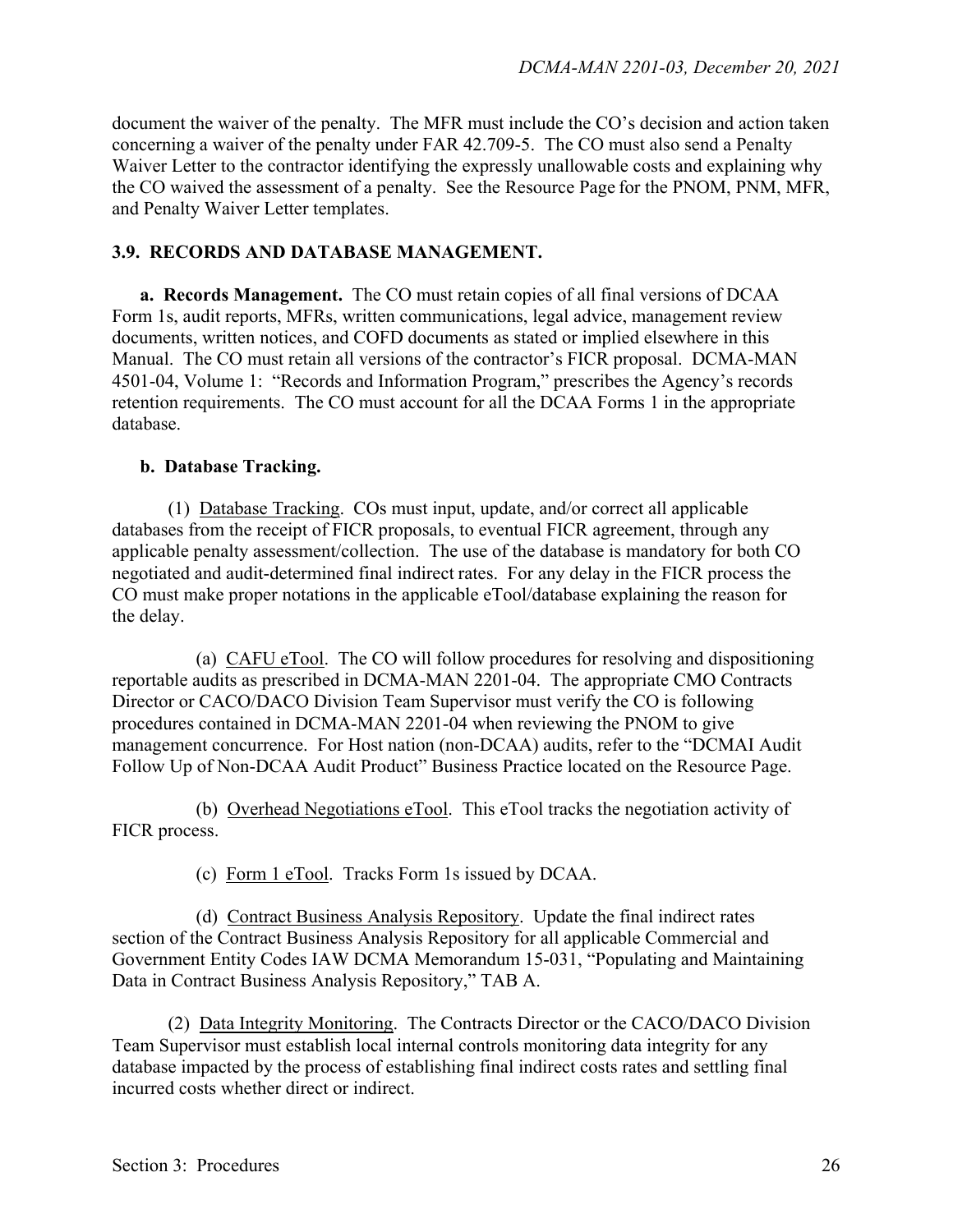## **GLOSSARY**

#### <span id="page-26-0"></span>**G.1. DEFINITIONS.**

**Claim.** As defined in FAR 52.233-1, "means a written demand or written assertion by one of the contracting parties seeking, as a matter of right, the payment of money in a sum certain, the adjustment or interpretation of contract terms, or other relief arising under or relating to this contract<sup>"</sup>

**COFD.** A COFD has the same meaning as the "contracting officer's decision" or the "final decision of the contracting officer" as used in FAR 33.211.

**Directly associated cost.** As defined at FAR 31.001, means any cost which is generated solely as a result of the incurrence of another cost, and which would not have been incurred had the other cost not been incurred.

**FICR File.** A repository for the documents the CO relied upon to establish the FICR.

**DCAA Form 1.** A DCAA Form 1 is a standardized form created by DCAA and used to notify contractors that certain types of costs are suspended or disapproved for payment when claimed on billing vouchers submitted under Government flexibly priced contracts. Per DFARS  $242.803(b)(i)(D)$ , a DCAA Form 1 is issued "to deduct costs where allowability is questionable." Host nation auditors will not supply a DCAA Form 1 but may supply an advisory memorandum.

**Fiscal Year End.** A consecutive 12-month period selected by a business entity for financial reporting to interested parties such as stockholders, banking institutions, and/or governments. This 12-month period may or may not match the 12-calendar-month period. The fiscal year ending date is the last day of the last month of the selected 12-month period.

**Host Nation.** The nation that performs the Government Quality Assurance or financial audit services in their nation on behalf of another nation within the North Atlantic Treaty Organization. Typically, a Host Contract Administration Services Audit Authority performs the financial audit services. When DCMA performs the Government Quality Assurance or financial audits in this capacity, the United States is the host nation.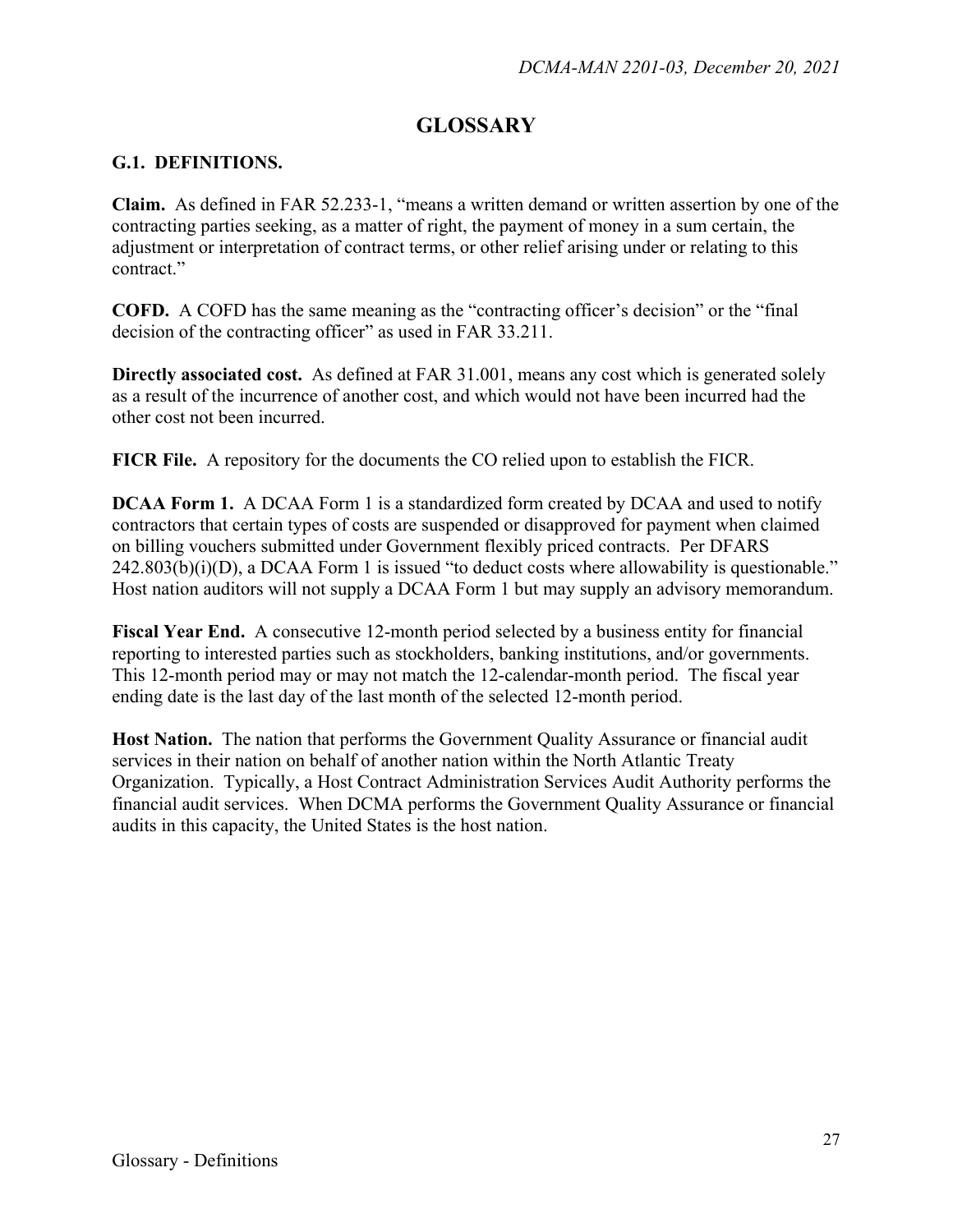## **GLOSSARY**

### <span id="page-27-0"></span>**G.2. ACRONYMS.**

| <b>ACO</b>       | administrative contracting officer                   |
|------------------|------------------------------------------------------|
| <b>BoR</b>       | <b>Boards of Review</b>                              |
| CACO             | corporate administrative contracting officer         |
| <b>CAFU</b>      | Contract Audit Follow-Up                             |
| <b>CDRC</b>      | <b>Contract Disputes Resolution Center</b>           |
| <b>CDA</b>       | <b>Contract Dispute Act</b>                          |
| <b>CMO</b>       | <b>Contract Management Office</b>                    |
| CO               | contracting officer                                  |
| <b>COFD</b>      | contracting officer's final decision                 |
| <b>DACO</b>      | divisional administrative contracting officer        |
| <b>DCAA</b>      | Defense Contract Audit Agency                        |
| DCAA CAM         | <b>DCAA Contract Audit Manual</b>                    |
| DCAA Form 1      | Notice of Contract Costs Suspended and/or Disallowed |
| <b>DCMA-INST</b> | <b>DCMA</b> Instruction                              |
| <b>DCMA-MAN</b>  | <b>DCMA</b> Manual                                   |
| <b>DFARS</b>     | Defense Federal Acquisition Regulation Supplement    |
| FAR              | <b>Federal Acquisition Regulation</b>                |
| <b>FICR</b>      | final indirect cost rate                             |
| <b>IAW</b>       | in accordance with                                   |
| <b>IHO</b>       | intermediate home office                             |
| <b>MFR</b>       | memorandum for record                                |
| <b>PCO</b>       | procuring contracting officer                        |
| <b>PNO</b>       | prenegotiation objectives                            |
| <b>PNOM</b>      | Prenegotiation Objectives Memorandum                 |
| <b>PNM</b>       | Price Negotiation Memorandum                         |